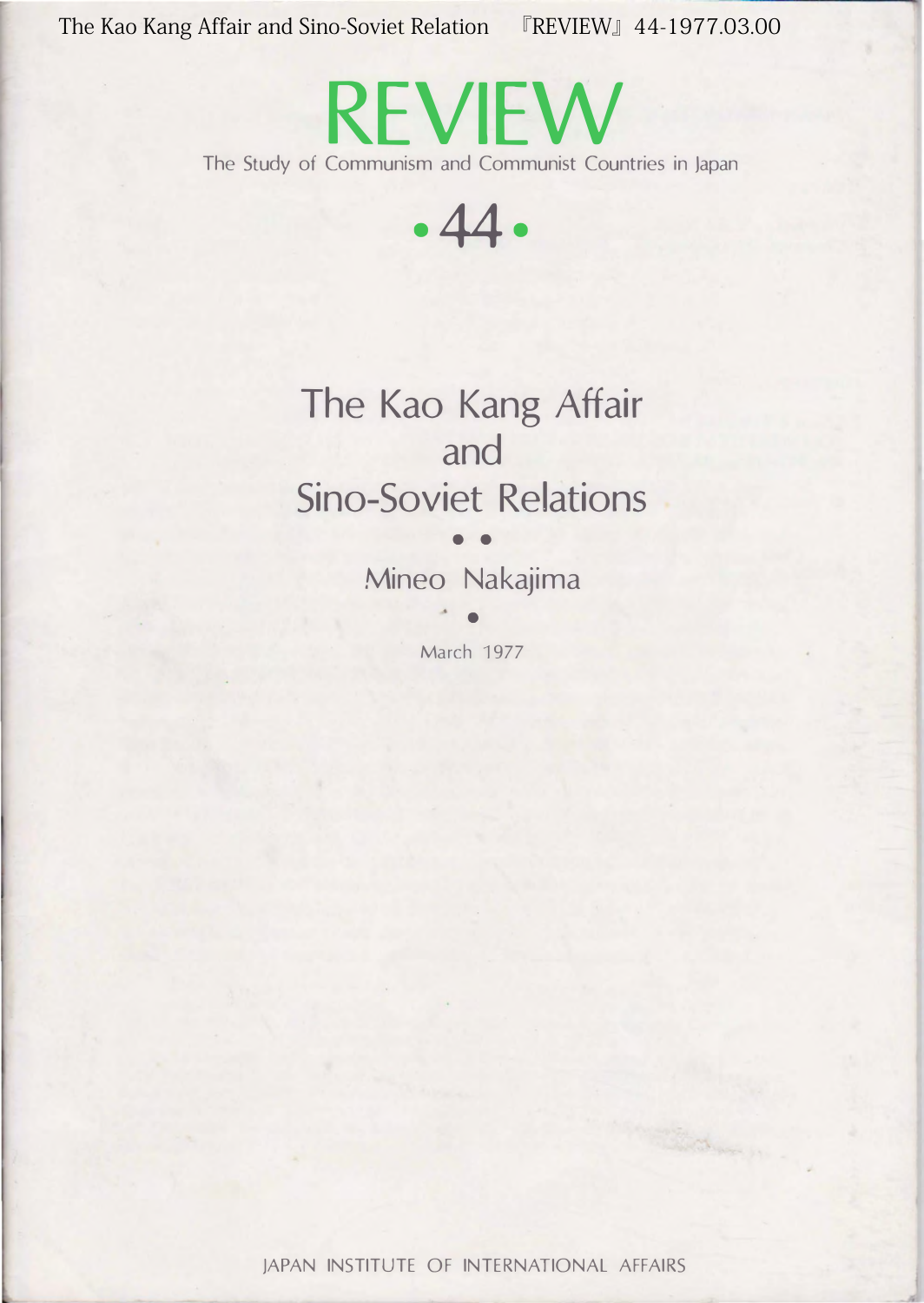#### JAPAN INSTITUTE OF INTERNATIONAL AFFAIRS

**Officers** 

President: Shōzō Hotta Chairman, Bd. of Directors: Michitoshi Takahashi

#### REVIEW

Edited & Published by JAPAN INSTITUTE OF INTERNATIONAL AFFAIRS 19th Mori Bldg., 40-2 Shiba-kotohira-cho, Minato-ku, Tokyo

:C' Translation copyright, 1977

Printed in Japan \$2.00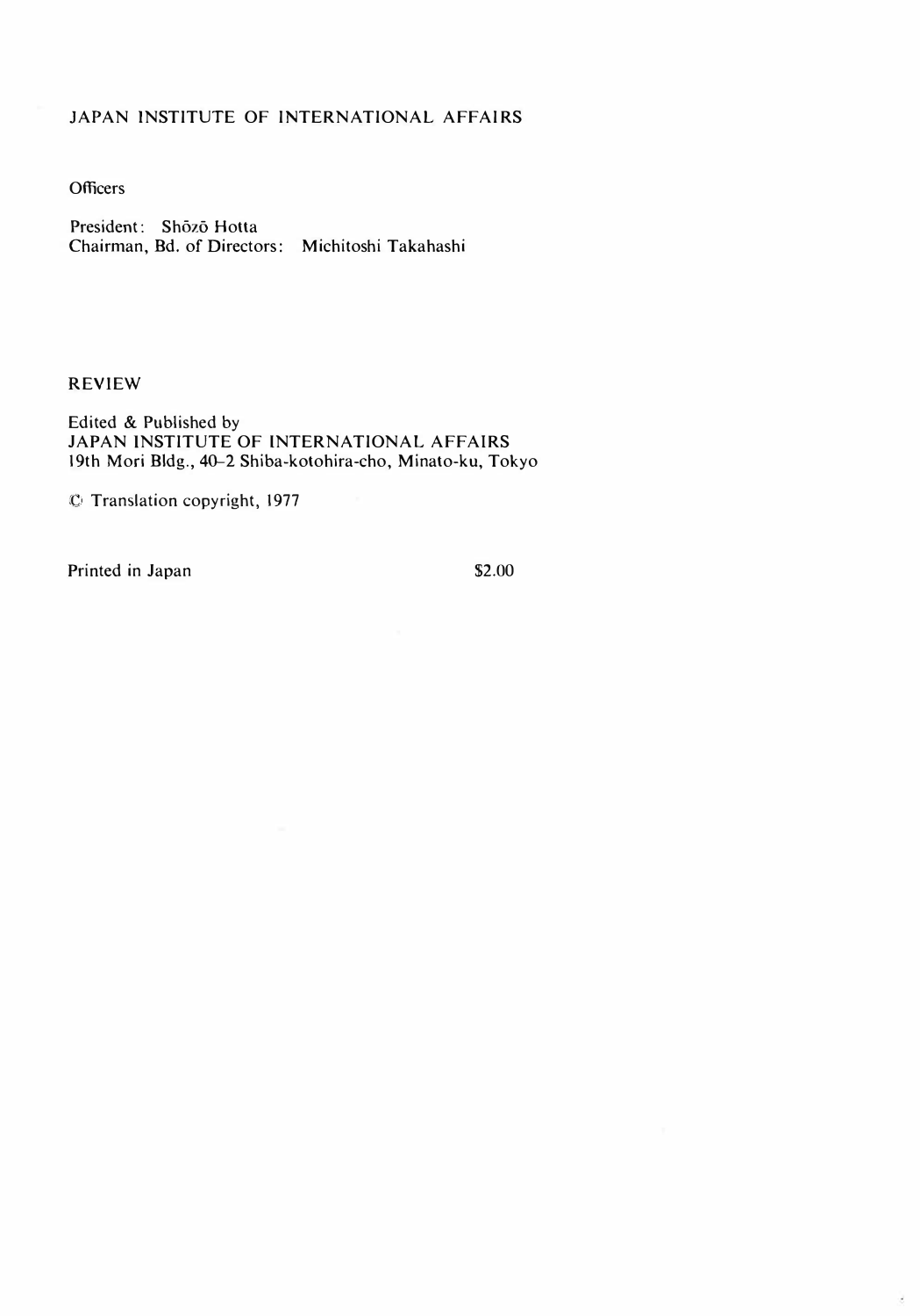# The Kao Kang Affair and Sino-Soviet Relations

Mineo Nakajima\*

### 1. Introduction

It may be said that the cold war in Asia dates as far back as the Yalta Agreement made around the end of World War  $II<sup>1</sup>$ . But the outbreak of the Korean War soon after the birth of the People's Republic of China made the cold war literally hot and extremely increased the tension of the international environment in Northeast Asia; and the Korean War, while deepening the impression of East-West conflict in Asia against the backdrop of monolithic Sino・Soviet unity, also provided a vital historical background for the ultimate relationship of opposition which had already been growing potentially between the two countries<sup>2</sup>. The Kao Kang affair occurred at that very time, reportedly having evolved in Tungpei (or the Northeast—formerly, Manchuria), an area of traditional conflict between the interests of China and Russia. Although complete details of the incident are still enshrouded in mystery, it presents a number of vital questions when it is considered in the context of the then prevailing Sino・Soviet relations. This development, therefore, is a very important subject worth studying now for anyone interested in the historical process of Sino・Soviet conflict. Although it is a highly challenging task to attempt to reexamine the Kao Kang affair, which essentially represented the first intraparty conflict after the establishment of the People's Republic, and its main stage, Tungpei, in the historical context of Sino-Soviet relations, we can hope to accomplish it only on the basis of certain theoretical assumptions since available pertinent information is subject to various limitations. Fortunately, the recent publication of several important classified docu-

寧 Mineo Nakajima, Professor of International Relations and Contemporary China Studies at Tokyo University of Foreign Studies.

 $<sup>1</sup>$  For a discussion of this hypothesis, see, for immediate reference, Mineo Nakajima's paper,</sup> "The Sino-Soviet Confrontation in Historical Perspective: The Cold War in Asia and Sino-Soviet Relations, 1948-1958" (Kyoto Symposium on "The Structure of the Cold War in Asia," December 1974).

<sup>&</sup>lt;sup>2</sup> For details on this subject, see Mineo Nakajima, "The Korean War and China," Kokusai Mondai, May 1975.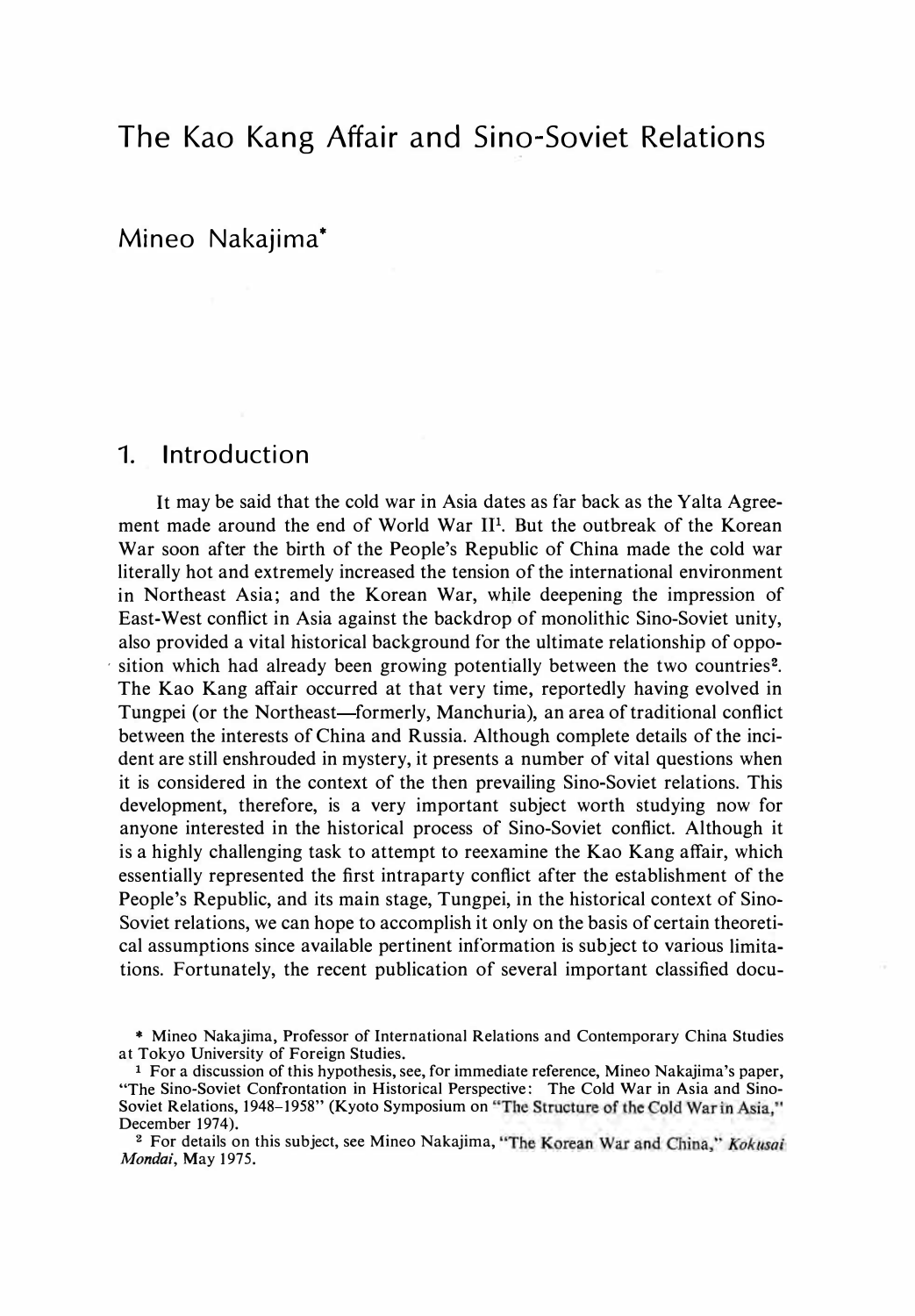ments and memoirs (by Mao Tse-tung, Khrushchev, Wang Ming, and others) provides a great deal of help in such an attempt3.

To begin with, let us assume that the Kao Kang affair may well have been a very important development with international implications-not only representing a power game between Kao's local power group attempting to turn Tungpei into an "independent kingdom" on the one hand and the Party leadership in Peking on the other, but also constituting a part of the struggle between Stalin and Mao or his Party leadership that had occurred in this traditional arena of Sino-Soviet rivalry, Tungpei. On this assumption we will look into the mysterious incident in the following sections and attempt to find some substantial evidence in support of this hypothesis.

## 2. The current significance of the Kao Kang affair

A "Resolution on the Kao Kang-Jao Shu-shih Anti-Party Alliance<sup>4</sup>" passed at the National Party Conference of the Chinese Communist Party (CCP) on March 31, 1955, violently charged that a group of top Party men including Kao Kang and Jao Shu-shih had rebelled against the Party leadership in Peking and "attempted to make an independent kingdom" of Tungpei. By condemning them as "a completely unprincipled group of conspirators who have emerged in the current special environment of class struggle and are attempting to usurp the leadership of the Party and the State," the resolution hinted at a serious situation behind what is now known as the Kao Kang affair (Although it should be called the Kao Kang-Jao Shu・shih affair to be exact, it will be referred to simply as the Kao Kang affair for short in the rest of this paper.) At the same time, the

<sup>3</sup> Classified literature by Mao includes Long Live Mao Tse-tung's Thought! [Mao Tse-tung Suhsiang Wan-sui!] (Wan-sui) which, as is well known, was distributed internally during the Cultural Revolution (four different editions printed under the same tilte are known), *Chairman* Mao's Criticism for the Peng-Huang-Chang-Chou Antiparty Group [Mao Chu-hsi tui P'eng, Huang, Chang, Chou Fan-tang Chi-t'uan ti P'i-p'aan] and Selected Writings of Chairman Mao [Mao Chu-hsi Wen-hsüan], all apparently printed as "reading for the Red Guards" for internal training purposes. As many studies have already indicated, these pieces of material may beconsidered to have sufficient value as sources of information. In addition, Selected Works of Mao Tse-Tung, Vol. 5. which was published in April 1977, refer much to the Kao-Jao anti-party alliance.

Khrushchev's memoir was published in the United States in two long series edited and translated by Strobe Talbott (Khrushchev Remembers and Khrushchev Remembers: The Last Testa*ment*) and became highly topical. Apart from the explanatory comments by the editor-translator and Edward Crankshaw, various textual critiques have demonstrated the great value of this memoir as a source of information full of reality, though involving some slips of memory, so far as China and Sino-Soviet relations are concerned. According to a Jiji Press report from New York dated February 7, 1974, the memoir is based on a tape-recorded dictation by Khrushchev himself, and "the voice print of the dictation was identified as Khrushchev's by experts."

Wang Ming's memoir (Полвека КПК и Предательство Mao Llзэ-Дуна [The Half Century of the Chinese Communist Party and the Infidelity of Mao Tse-tung]) and other informational materials the Soviet Union is beginning to publish eagerly of late under the present situation of Sino・Soviet tension can no doubt be important sources of information if used with the fact in mind that they have been published under such circumstances.

4 National Party Conference of the CCP, ''Resolution on the Kao Kang-Jao Shu-shih Anti-Party Alliance (passed on March 31, 1955), Jen-min jih-pao (People's Daily), April 5, 1955.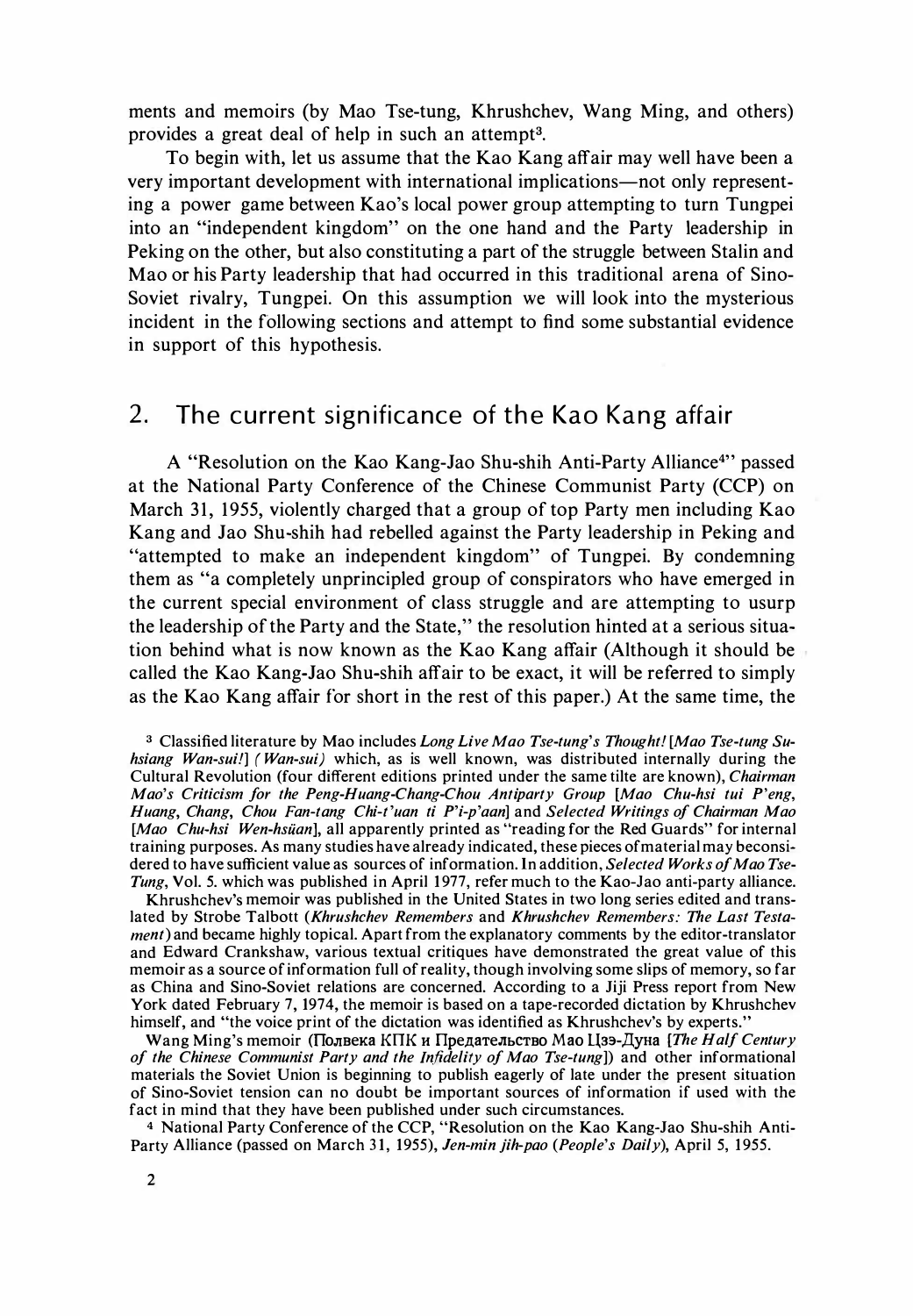shocking fact of the "suicide" of Kao Kang who, as Vice President of the People's Republic, had been an essential member of the top leadership of the new-born regime, was made public to the amazement of observers at home and abroad, and it was described as "an act by which Kao Kang expressed his refusal to bow to the Party and admitting his guilt and his intention of making a final rebuff against the Party." The Kao Kang affair has been remembered as representing the first intraparty clash in the People's Republic or the first purge recorded in the history of the Chinese Communist Party. But complete details of the incident have naturally been far from clear, and many mysteries still remain unsolved.

Nevertheless, general outlines of the incident are now becoming less obscure as a result of our own past efforts to shed light on the hidden historical process of the Sino・Soviet rivalry as well as the emergence of many new pieces of circumstantial evidence and the publication of a number of classified documents suggestive of the truth about that development. Because Kao Kang affair evolved in Tungpei, and because Tungpei and Sinkiang then were, in Mao's own words, "two colonies<sup>5</sup>" under Soviet influence, observers have long been interested in special connections between Kao Kang, who maintained contacts with Stalin independently of the Party leadership in Peking, on the one hand and Stalin or the Party and Government of the Soviet Union on the other. Recently, many pieces of evidence strongly suggestive of such connections between the Kao Kang affair and Sino-Soviet relations lying in its background are beginning to come to light, making it essential for observers to reexamine the incident, which has come to assume a strongly current significance in the light of the present situation of the Sino-Soviet discord.

In the first place, it may well be felt that since Tungpei as well as Mongolia and Sinkiang was a site of Sino・Soviet conflict in economic interests and political influence, as is clear from our past research<sup>6</sup>, the Kao Kang affair, which sprang from Kao Kang's attempt to turn Tungpei into an "independent kingdom", cannot possibly have been unrelated to the then prevailing international circumstance of Sino・Soviet strife over Tungpei.

Secondly, it must be noted that whereas in China today, as is well known, Kao Kang and Jao Shu-shih are bitterly condemned as "anti-party, counter-revolutionary elements," in the Soviet Union and the People's Republic of Mongolia they have, particularly in recent years, been spoken highly of as "internationalists." This fact clearly speaks of the current significance of the Kao Kang affair.

Thirdly, the recent publication of classified Mao's literature and Khrushchev's memoir has shed new light on various relevant circumstances, and gone a long way toward clarifying the background and outlines of the incident. For example, Mao Tse-tung is now known to have said: "Stalin was very fond of

<sup>&</sup>lt;sup>5</sup> Referring to the Sino-Soviet Treaty of Friendship and Alliance signed in early 1950, Mao Tse-tung observed: "Then there were the two 'colonies'—, that is Tungpei [the Northeast] and Sinkiang, where people of any third country were not allowed to reside. Now this has been rescinded." Mao Tse-tung,"Talks at the Chengtu Conference" (March 1958), Wan-sui (August 1 969).

<sup>&</sup>lt;sup>6</sup> See Mineo Nakajima, "The Sino-Soviet Confrontation in Historical Perspective," op. cit.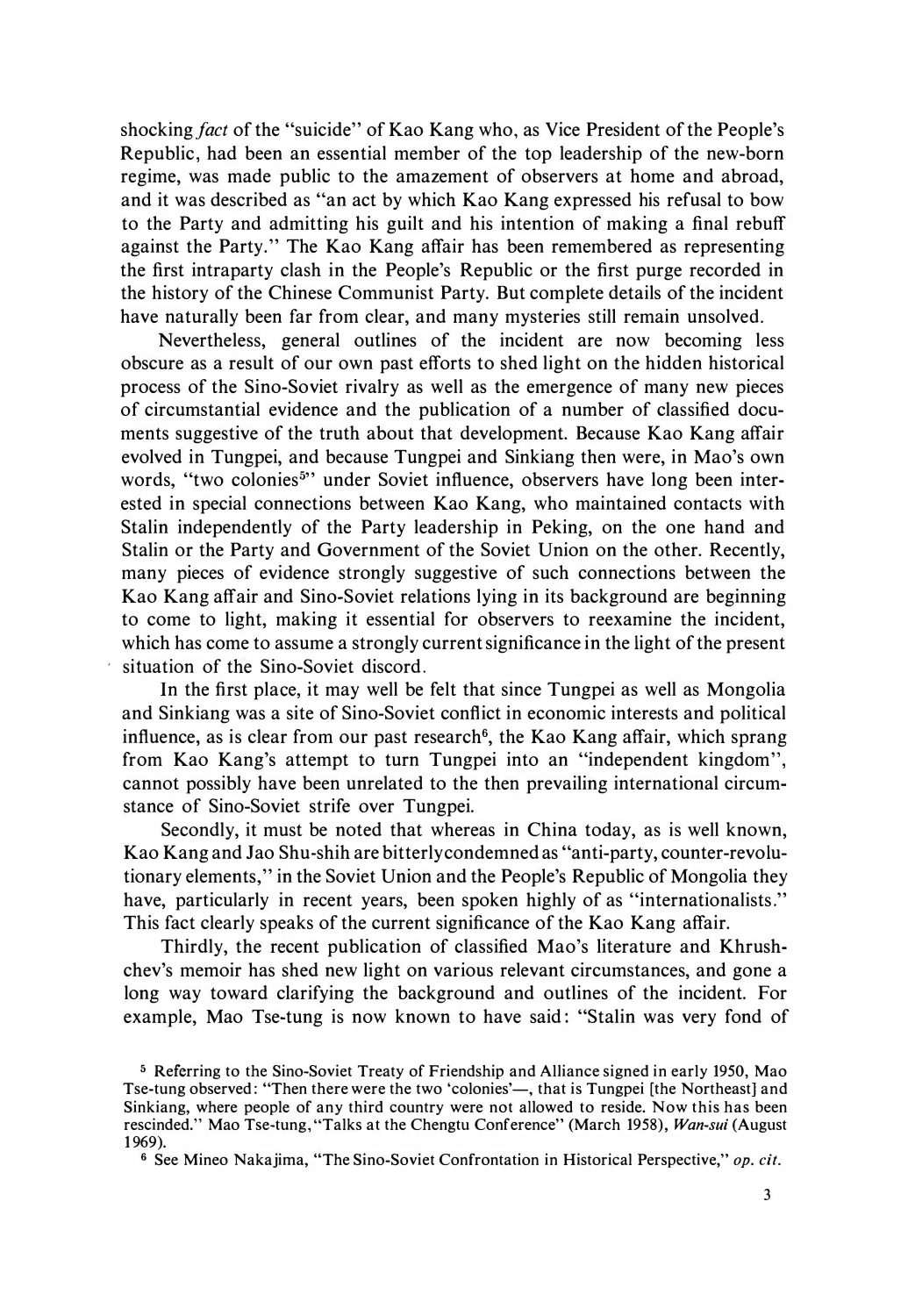Kao Kang and made him a special present of a motor car. Kao Kang sent Stalin a congratulatory telegram every August 157." And Khrushchev recalled: "Much of this information about the mood in the Chinese Party came to us from Kao Kang, who was then the representative of the Chinese Politburo, Governor in Manchuria, where he'd been on close terms with our own representatives<sup>8</sup>."

We will now consider how the Kao Kang affair with this background is currently viewed in various countries concerned.

Needless to say, the CCP has been consistent in loudly condemning the Kao-Jao group since the above-mentioned "Resolution on the Kao Kang-Jao Shushih Anti-Party Alliance," identifying the incident with the first "class struggle" or "the first major struggle" after the foundation of the People's Republic. The incident was taken up for discussion at the National Party Conference in March 1955, where Teng Hsiao・p'ing made a "Report on the Kao Kang-Jao Shu・shi Anti-Party Alliance," thus playing the leading role in exposing and settling the affair. In his "Report on the Revision of the Constitution of the Communist Party of China" at the Eighth National Congress of the CCP called in September 1956-eleven years after the Seventh National Party Congress held in 1945-Teng stated: "The most important intraparty struggle in the period between the Seventh and Eighth National Party Congress was the one against the Anti-Party Alliance of Kao Kang and Jao Shu-shih<sup>9</sup>." After the downfall of P'eng Te-huai and his group in 1959, the Party began to point out connections between the p'eng and Kao・Jao incidents; and then, after the outbreak of the Cultural Revolution, the Party has consistently been accusing Kao, P'eng, Liu Shao・chi and their followers en bloc.

A "Resolution on the Anti-Party Group Headed by P'eng Te・huai (Summary)" made on August 6, 1959<sup>10</sup>, at the Eighth Plenum of the Eighth Central Committee of the CCP claims that what was done by the P'eng group including P'eng Te-huai, Huang K'e-cheng, Chang Wen-t'ien, and Chou Hsiao-chou "is an extension of, and a development from, what was done by the Anti-Party Alliance of Kao Kang and Jao Shu・shih. It has already been made clear that P'eng Te-huai and Huang k'e・cheng had long been in alliance with Kao Kang against the Party, and constituted important members of that alliance. Chang Wen-t'ien also participated in Kao Kang's schismatic activities<sup>11</sup>."

10 "Resolution on the Anti-Party Group Headed by P'eng Ten-huai at the Eighth Plenum of the Eighth Central Committee of the Chinese Communist Party (Summary)" (August 16, 1959), Jen-min jih-pao, August 16, 1967. It should be noted that the "Summary" (extracts) of this resolution was made public eight years after its adoption-that is, when the Cultural Revolution was at its height.

<sup>11</sup> It is not clear specifically what connections existed between P'eng Teh-huai's group and Kao Kang's, but acc�rding to a Red Guard documents that appeared during the Cultural Revolution, "After the triumph of the 'Resist America Aid Korea' movement, P'eng the Traitor

<sup>7</sup> Mao Tse-tung, "Talks at the Chengtu Conference," op. cit.

<sup>8</sup> Strobe Talbott (transl. & ed.), Khrushchev Remembers: The Last Testament, Little, Brown & Co., 1974, p. 243.

<sup>9</sup> Teng Hsiao・p'ing, "Report on the Revision of the Constitution of the Communist Party of China" (at the Eighth National Party Congress of the CCP on September 16, 1956), The Constitution of. the Communist Party of China-Report on the Revision of the Party Constitution, Peking, Jen-min Chu-pan shê, 1956, p. 55.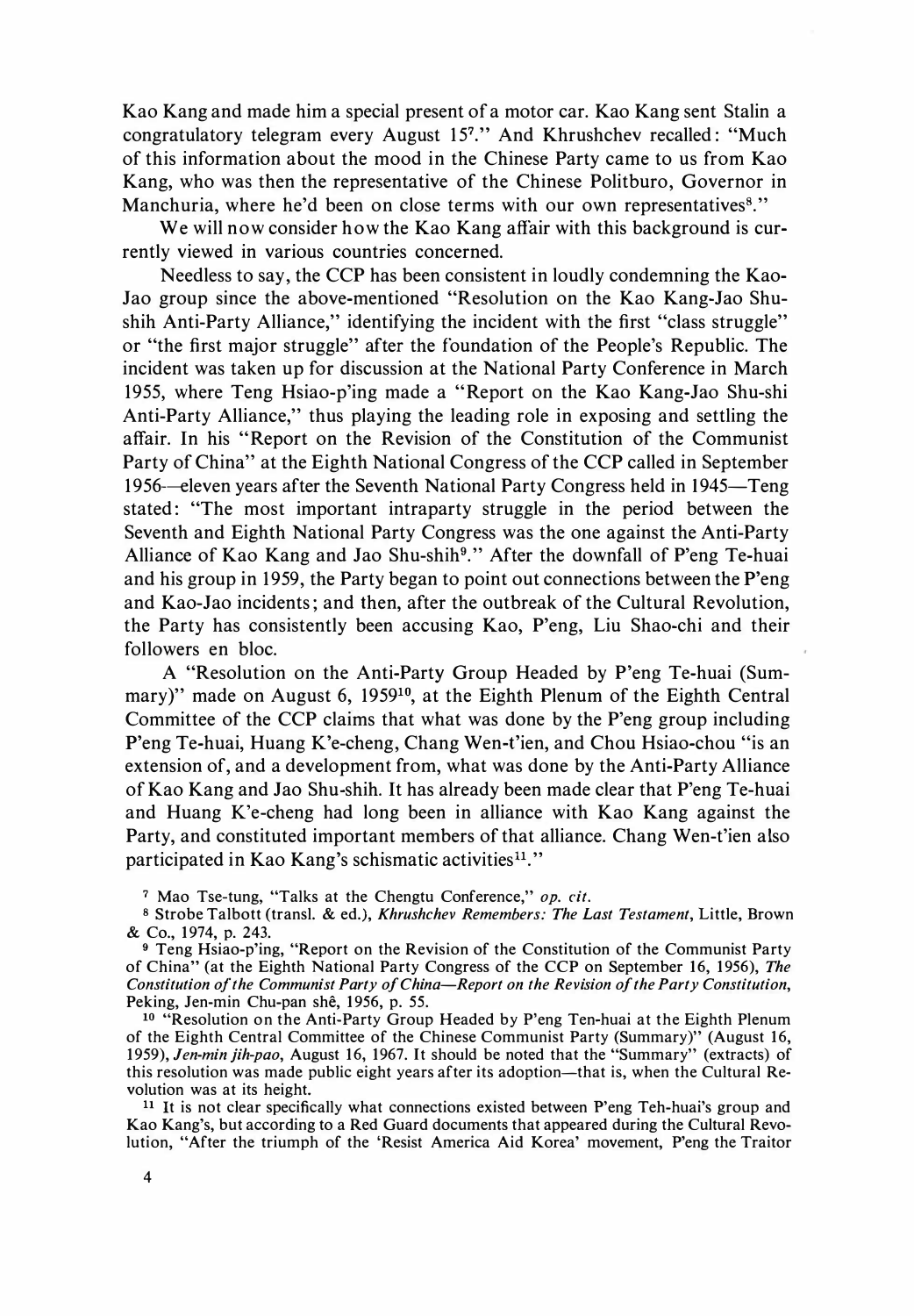Jen-min jih-pao (People's Daily) editorial titled "Long Live Mao Tse-tung's Thought!" published on the Forty-fifth Anniversary of the CCP, immediately before the outbreak of the Cultural Revolution, reads: "During the sixteen years following the foundation of the People's Republic, the Marxist-Leninist leadership at the Party Headquarters led by Comrade Mao Tse-tung has experienced three major struggles with the anti-party revisionist groups, the first being the struggle against the Anti-Party Alliance of Kao Kang and Jao Shu-shih .... and this Anti-Party Alliance was thoroughly exposed and smashed at the Fourth Plenum of the Seventh Central Committee of the Party and at the National Party Conference in 1955<sup>12</sup>."

At the Ninth National Congress of the CCP held in April 1969, Lin Piao stressed in his Political Report: "The history of the Chinese Communist Party is at once the history of struggles between the Marxist-Leninist policy line of Chairman Mao on the one hand and the opportunist policy lines of the right wing and 'left' wing inside the Party on the other. Under Chairman Mao's leadership, we have beaten the right-wing opportunism of Ch'en Tu-hsiu, the 'leftwing' opportunism of Ch'u Ch'iu-pai and Li Li-san, the initially 'left-wing' and later right-wing opportunism of Wang Ming, the schism of Chang Kuo-tao in the Red Army, the right-wing opportunist anti-party alliance of P'eng Te-huai, Kao Kang, Jao Shu・shih and their followers, and finally, through a long struggle, smashed the anti-party revisionism of Liu Shao-chi<sup>13</sup>."

Subsequently, on the semicentennial of the CCP in July 1971, Jen-min jih pao, Hung ch'i (Red Flag) and Chieh-fang jih-pao (Liberation Daily) published a joint editorial titled "In Commemoration of the Semicentennial of the Chinese Communist Party". Reviewing the half-century history of intraparty struggles and extolling the Mao-Lin regime, the editorial emphasized Liu Shao-ch'i's involvement by asserting: "The socialist revolution is a struggle for burying capitalism. It has been cheered by the people, but suffered frantic subversion by Liu Shao・ch'i and his group. P'eng Te-huai, Kao Kang, Jao Shu-shih and their followers formed an anti-party alliance to split the national leadership and overthrow the proletarian dictatorship14."

13 Lin Piao, "Report to the Ninth National Congress of the Communist Party of China" (made on April 1, 1969; distributed on April 14, 1969), Jen-min jih-pao, April 28, 1969.

made the irresponsible remark : 'The success of the movement should be credited to two pockmarked men,' half of it to Kang the Pockmarked, and the other half to Hung the Pockmarked (Hung Hsueh-chih) [Hung, who fell due to involvement in the P'eng Te-huai affair, was Director of General Rear Service Department of the People's Liberation Army and Alternate Member of the CCP Central Committee-quoter's note]. In 1951, P'eng the Traitor was very much dissatisfied with the operations of Chief-of-Staff Nieh and his General Staff, and demanded through certain persons that the central leadership and the Chairman have Kao Kang operate in the General Staff" (Chingkangshan Crops, Ch'inghua University, Down with the Big Plotter, Big Crook, Big Warlord P'eng Te-huai!- A Collection of Literature on P'eng Te-huai, November 1967; in Ting Wang ed., Collected Literature on the Cultural Revolution in Communist China, Vol. III, "Collected Literature Specifically on the P'eng Te-huai Issue," Hong Kong, Ming pao Monthly Press, 1969).

<sup>12</sup> Jen-min jih-pao, July 1, 1966.

<sup>14</sup>Jen-min jih-pao, July 1, 1971.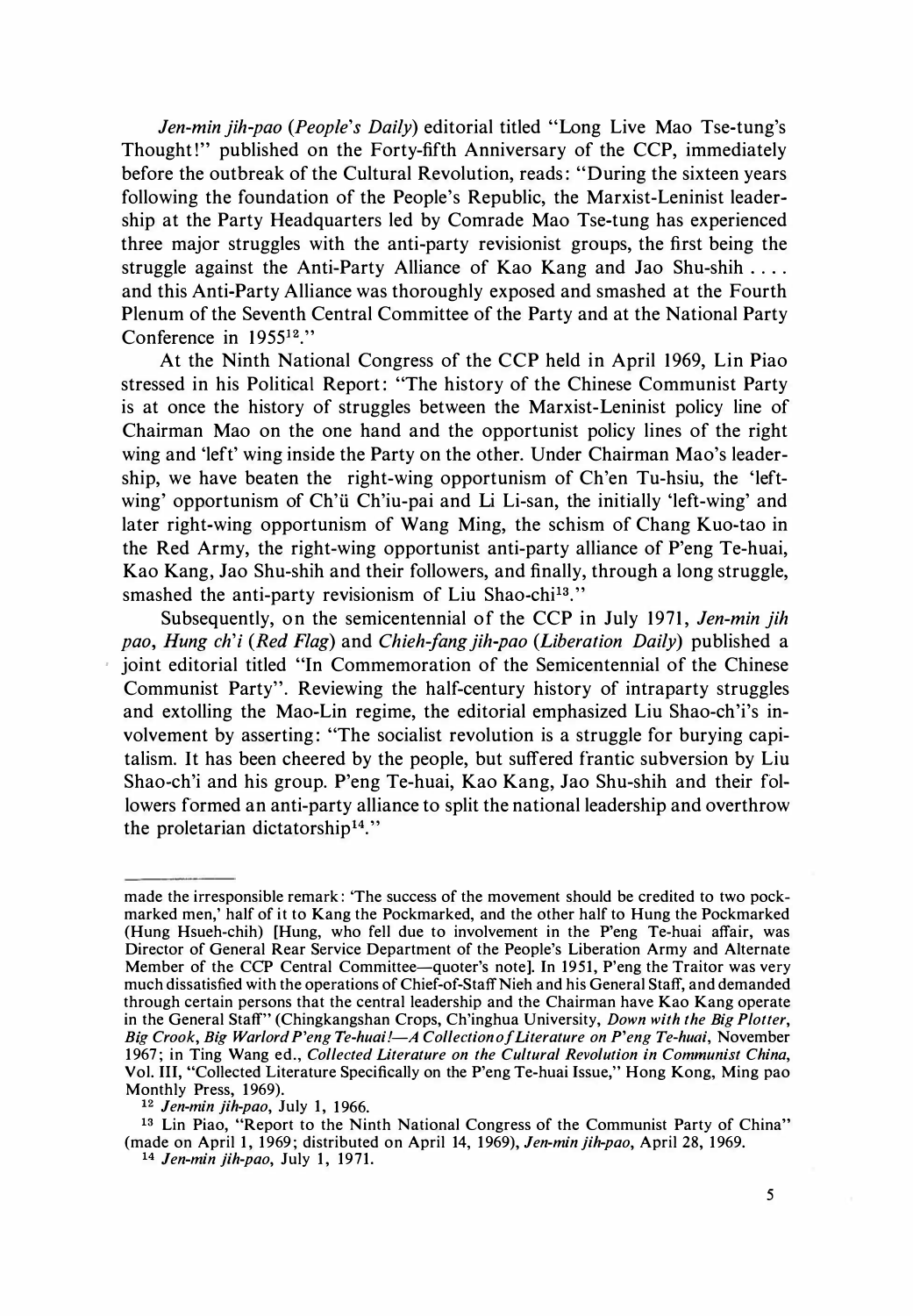These developments were followed by the Lin Piao crisis in September 1971. Lin was thoroughly condemned at the Tenth National Party Congress in August 1973, where Chou En-lai in his Political Report severely attacked "Lin Piao's anti-party group" and observed : "The intraparty struggle between the two policy lines will continue to exist for a long time to come, surfacing repeatedly ten, twenty, and thirty times in the future with the emergence of men like Lin Piao men like Wang Ming, Liu Shao-chi, P'eng Te-huai, and Kao Kang<sup>15</sup>."

Through these very curious turns and twists, the Kao Kang group has consistently been accused bitterly in the CCP.

In contrast to such evaluation of the Kao Kang affair in China, the Soviets, who began to talk eagerly about it with the intensification of their dispute with the Chinese, have been speaking rather boldly in favor of Kao's position.

In the following we will review a few Soviet scholars' opinions which seem to clearly reflect this Soviet attitude.

0. B. Borisov, who is familiar with the history of Sino・Soviet relations, apparently thinks highly of Kao Kang's group, saying: "The significance and role of the Soviet Union ensuring the complete preparedness of the revolutionary base [Manchuria-quoter's note] for a decisive battle was well understood by the internationalist Communists, especially those of the Party organization in Manchuria. That is why in numerous campaigns the Maoists oppressed most of the internationalist Communists who had undergone the trial of fighting with the Party in Manchuria<sup>16</sup>." V. I. Grunin, of the Institute of the Far East, the Soviet Academy of Sciences, who has often discussed the Kao Kang affair, agrees with Borisov in identifying Kao's group with the internationalists, saying: "By making up the 'Kao Kang affair,' Mao Tse-tung and his men attempted to check the influence of the proletarian internationalist forces in the Party and intimidate the Party leaders, thus making ready the political and organizational preconditions for a reexamination of the general policy line of the Party and for putting China on the road of development 'peculiar' to the Maoists<sup>17</sup>." Grunin also argues: "This incident represented the first full-scale political action of the Maoists against the sound internationalist forces in the Party,'' and referring to Kao Kang himself, Grunin recalls : "Kao Kang closely cooperated with the Soviet political, economic, military, and technical experts operating devotedly in Tungpei. Holding high positions, he participated direct in serious efforts for building up scientific socialism and strengthening friendly relations between China and the Soviet Union18." Thus endorsing the above-mentioned Khrushchev recollection and speaking for Kao, Grunin hints at Kao's significant position in the history of Sino-Soviet relations.

<sup>18</sup> V. I. Grunin, "The Truth about the Kao Kang-Jao Shu-shih Affair," Shu-kan Chugoku Jijyo Kenkyu (Weekly Chinese Affairs Research), March 18, 1974.

<sup>&</sup>lt;sup>15</sup> Chou En-lai, "Report to the Tenth National Congress of the Communist Party of China" (made on August 24, 1973; distributed on August 28, 1973), Jen-min jih-pao, September 1, 1973.

<sup>16 0.</sup> B. Borisov,"The Soviet Union and Manchuria, the Base for the Chinese Revolution,'' Kyoku-to no Shomondai (Problems of the Far East), Vol. V, No. 1, March 1976.

<sup>&</sup>lt;sup>17</sup> V. I. Grunin, "The Struggle between Two Policy Lines in the Chinese Communist Party," Kyoku-to no Shomondai, Vol. III, No. 4, December 1974.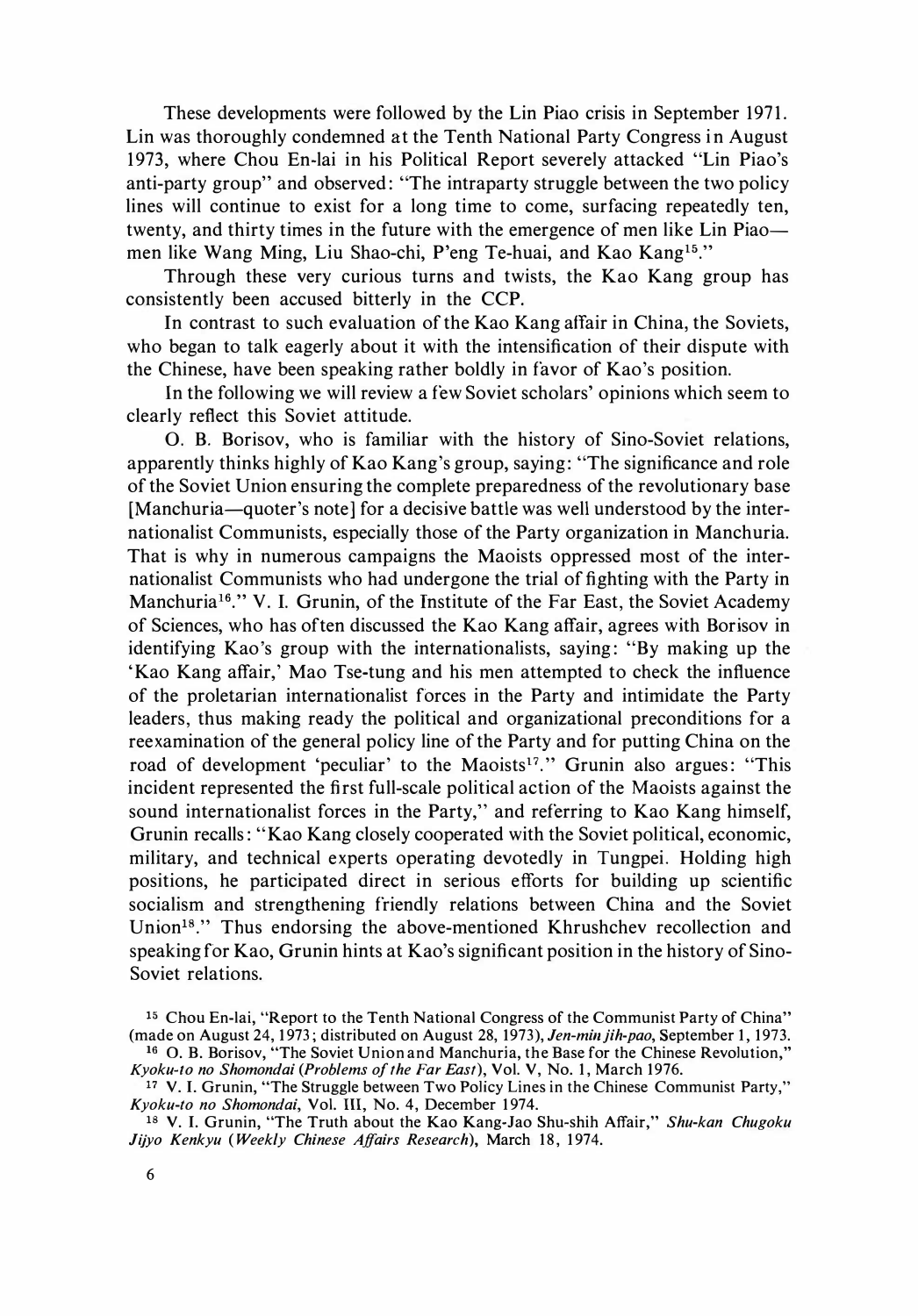The same way of thinking identifying Kao as an "internationalist" despite his condemnation as an anti-party element by the Party leadership in Peking has been expressed also by the People's Republic of Mongolia. The Mongolians, who charge that the Chinese are ruling Inner Mongolia as part of their territory, often refer to a speech titled "The Road to the Liberation of Inner Mongolia and the Party's Policy for Nationalities<sup>19</sup>" which Kao made on August 3, 1948, with reference to Party activities in Inner Mongolia. The Mongolians believe that in this speech Kao spoke of the "formation of a unified autonomous regime in Inner Mongolia" and pointed toward something different from a CCP-led Government of Inner Mongolia, and consider that, despite this attitude of Kao Kang," soon later Mao Tse-tung and his petty bourgeois nationalists, who had assumed a ruling position in the Chinese Communist Party" overthrew Kao Kang, who was "a true internationalist.<sup>20"</sup>

Reviewing these various evaluations of Kao Kang and his group in the light of current Sino-Soviet relations, we can see more clearly what the Kao Kang affair really means today.

## 3. The exposure of the "Anti-Party Alliance" and its formation

The Kao Kang affair was reportedly exposed around the time of the Fourth Plenum of the Seventh Central Committee of the CCP in February 1954<sup>21</sup>, which took place in Peking on February 6 to 10, 1954, with "the question of Party unity" as the main subject on the agenda. Liu Shao-ch'i, "on behalf of the Central Politburo of the Party and Comrade Mao Tse-tung," delivered a Central Politburo

<sup>20</sup> D. Bazargarid, "Han Chauvinism and the Fate of Inner Mongolia,"  $Kyoku-to no Shomon$ dai, Vol. III, No. 2 (June 1974).

<sup>19</sup> Kao Kang, "The Road to the Liberation of Inner Mongolia and the Party's Policy for Nationalities-A Speech at a Conference of Inner Mongolian Leaders" (August 3, 1948), Tungpei jih-pao (Northeast Daily), December 12, 1948 (Ch'ün chung  $\langle$ The Masses $\rangle$ , Vol. II, No. 48). In this speech Kao Kang said, to be exact :"After the liberation of the entire country, a 'Union of Democratic Republics of China' (see Chairman Mao's'On Coalition Government') will be organized by the various groups of nationalities in China by their free will and on the principle of democracy, and an autonomous Government of Inner Mongolia will be a major component within the borders of that Union," thus falling back on Mao's view at the time of his "On Coalition Government" and placing an autonomous Government of Inner Mongolia within the framework of a federal system. This speech, in which Kao Kang often referred to the support of the Soviet Union and Outer Mongolia for Inner Mongolia, attracted much attention as reflecting a "Kao Kang brand of internationalism," according to some sources. That is, Stalin and the Cominform were then bitterly criticizing Tito of Yugoslavia as a nationalist, and Mao Tsetung himself was vulnerable to the same kind of criticism, Kao Kang's "internationalist" attitude with which he frequently referred to the support of the Soviet Union and Outer Mongolia for Inner Mongolia and apparently suggested that under the Soviet influence Inner Mongolia should separate from China and follow the same course as Mongolia's was made much of; as a result, the speech found its way into the famous pamphlet, "Internationalism and Nationalism," and for some time was one of the musts for the Chinese Communists (T'ien Ch'i, "All about the Kao-Jao Anti-Party Alliance," in Shih Chia-lin ed., Various Views on the Kao-Jao Affair in Communist China, Hong Kong, Tzu-yu Chu-pan shê (Freedom Press), 1955).

 $21$  "Resolution on the Kao Kang-Jao Shu-shih Anti-Party Alliance," op. cit.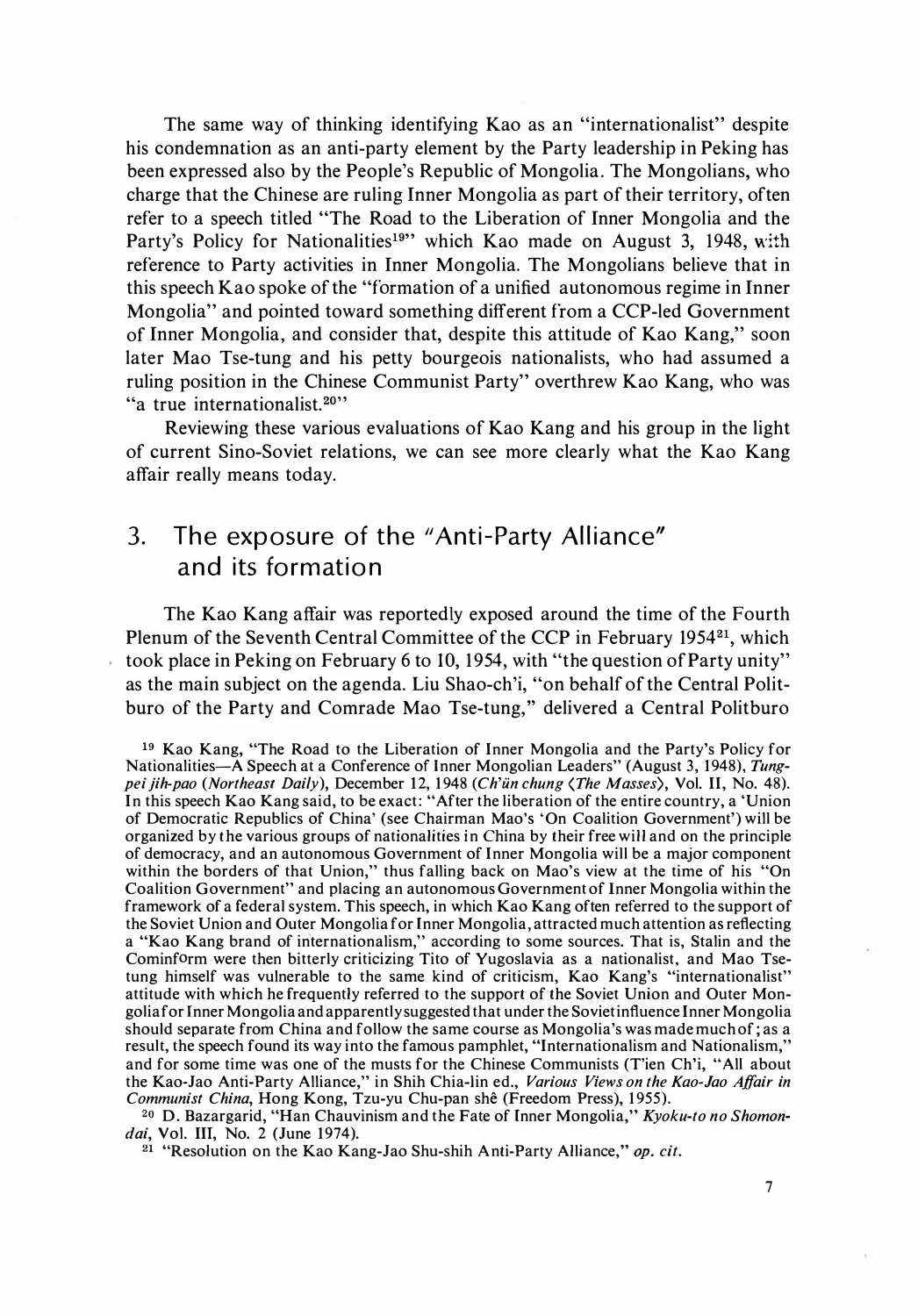report, and the committee unanimously adopted a "Resolution on the Strengthening of Party Unity". This resolution pointed out: "Some leaders of the Party ... are going so far as to regard the areas or agencies under their charge as their private possessions or independent kingdoms"; the resolution also said : "Against such elements, who intentionally destroy the unity of the Party and resist the Party, stubbornly refuse to correct their mistakes, or even engage in sectional, schismatic, or otherwise harmful activities in the Party, the Party will never fail to launch merciless struggles, meeting out severe punishment to them, and in some cases ousting them from the Party whenever necessary<sup>22</sup>," thus hinting at certain serious aspects of the situation. The resolution reportedly was based on a proposal made by Mao Tse-tung at a meeting of the Central Politburo of the Party on December 24, 1953, for a "Resolution on the Strengthening of Party Unity<sup>23</sup>." It is believed, therefore, that it is in early 1954 that real action was taken against Kao Kang, Jao Shu・shih and their followers, denying them freedom of action and suspending them from their offices<sup>24</sup>. That is, they were exposed between late January and early February 1954, and the incident then moved into the second phase—one for purging. After the resolution at the Fourth Plenum of the Central Committee, the above-mentioned "Resolution on the Kao Kan-Jao Shu・shih Anti-Party Alliance" sponsored by Teng Hsiao・p'ing was adopted at the National Party Conference on March 31, 1 955, and subsequently the final settlement of the affair including the "suicide<sup>25</sup>" of Kao Kang was made public.

22 "Bulletin of the Fourth Plenum of the Seventh Central Committee of the Communist Party of China," Jen-min jih-pao, February 18, 1954.

23 Ibid.

<sup>24</sup> Kao Kang's last public appearance was at the Rally in Commemoration of Thirtieth Anniversary of Lenin's Passing held at Huaijentang in Peking on January 20, 1954. For a detailed description of the Fourth Plenum of the Central Committee and related developments preceding and following it, see Hsu Kwan-san, "All about 'the Kao-Jao Anti-Party Alliance'," Last Part, Ming pao Monthly, Hong Kong, March 1966.

 $25$  Referring to the highly mysterious "suicide" of Kao Kang, the CCP officially announced: "Kao Kang not only refused to bow to the Party and admit his guilt, but even made his last expression of rebellion against the Party by killing himself" ("Resolution on the Kao Kan-Jao Shu-shih Anti-Party Alliance," op. cit.). This official statement has given rise to a variety of suspicions and speculations. Wang Ming in particular believes that Mao Tse-tung "after killing him, had his 'suicide' and 'expulsion' from the Party officially announced" (Ван Мин, Полвека КПК и Предательство Мао Цзэ-дуна, Издательство Полигцческои Литературы, MocKea, 1975, CTp. 195-196.); and Khrushchev says, "I doubt very much that Kao Kang committed suicide. Most probably Mao had him strangled or poisoned" (Strobe Talbott, Khrushchev Remembers: The Last Testament, op. cit., p. 244). On the other hand, Hsiang Te, who was then in Shanghai, personally listened to a report by Ch'en Yi, Second Secretary of the Huatung Bureau at the Party Headquarters �then concurrently Mayor of Shanghai) on the series of developments concerning the Kao-Jao incident, and prepared a detailed memo of its contents, in which he quotes Ch'en Yi as saying that Kao Kang, stubbornly refusing to be questioned by the Central Politburo of the Party, took out a pistol during a meeting and declared : "If you Comrades distrusts me so much, I'H kill myself before you!'' and was about to shoot himself when a Politburo Member close by him narrowly stopped him, thus frustrating his attempt; and adds further that "according to information from sources in the Party, Kao Kang, after his first attempt at suicide, which was unsuccessful, made another attempt in 1956, this time succeeding in killing himself" (Hsiang Te, "Jao Shu・shih's 'Crime': The Truth about 'the Kao-Jao Anti-Party Alliance','' The Ming pao Monthly, May 1967). Hsiang Te's memo disagrees with the official announcement of the CCP Headquarters in dating Kao's final death,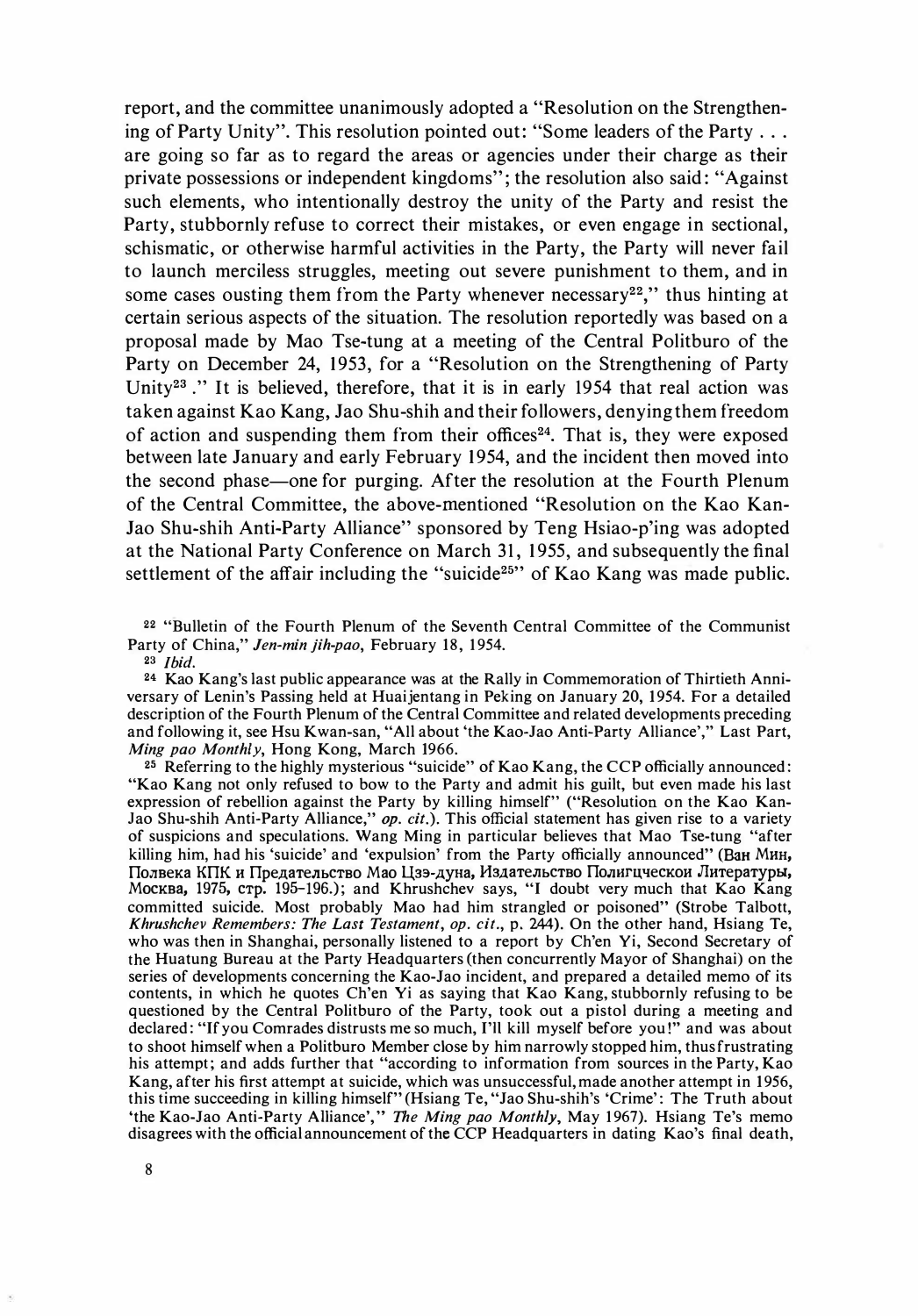Meanwhile, a period of about one year was allowed for examinations and coolingoff, and the case was closed without causing excessive perturbation in the Party.

Mao Tse-tung was absent from the Fourth Plenum of the Central Committee presided over by Liu Shao-ch'i. Here again we should carefully look into what the Soviets apparently believe, including their anlaysis of this particular fact: Mao's absence. V. I. Grunin writes<sup>26</sup>:

At the Fourth Plenum of the Central Committee in February 1954, Kao Kang and Jao Shu-shih were condemned, on the basis of a Liu Shao-ch'i report prepared at Mao's instructions, as'enemy agents' who had 'attempted to cause division and schism' in the Party 'and create a number of sectional groups' there. It was soon found that this 'enemy' meant the Soviet Union. The Maoists called Kao Kang 'a Soviet agent<sup>27</sup>, and charged that he had tried to 'split' the Party .....

At the Fourth Plenum, Mao chose to let Liu Shao-ch'i take care of Kao Kang rather than to take action himself. But Liu did not take such rough steps as Mao desired, and the Central Committee merely gave a'grave warning' to Kao.

At the 1955 National Party Conference of the CCP, the 'Kao Kang affair' was committed to Teng Hsiao-p'ing, Secretary of the Central Committee. He did very well in performing his mission. He also sentenced Kao to political death. This played an important role in determining Teng's subsequent political career. Soon he was elected to the Politburo of the Central Committee by cooptation, and a little more than a year later he was promoted to General Secretary of the Central Committee. What he achieved in the 'Kao Kang affair' presumably went a long way toward his pardon after the 'Cultural Revolution'.

This statement sounds very real, and seems to sharply reflect the general outline of the Kao Kang affair. Also, as will be shown later, it appears to go very far toward revealing the truth about the incident with respect to the position of Mao Tse-tung that compelled him to leave Kao Kang's condemnation to Liu Shao-ch'i, and later to Teng Hsiao-p'ing-for Kao apparently had been on intimate terms with Mao—and also with respect to Liu's role at the Fourth Plenum of the Central Committee which, after the Cultural Revolution, caused him to be accused of "anti-party revisionism" for the reason that his attitude had lacked consistency in dealing with the Kao Kang affair and other related developments.

It should not be overlooked in this connection that the background against which the Kao Kang affair was exposed and consolidation of Party unity called

saying it occurred in 1956, but describes with much reality the circumstances around Kao's "suicide"; considering that suicide in China is often an act of strong protest, it seems more reasonable to imagine that he was not murdered after all but killed himself.

<sup>&</sup>lt;sup>26</sup> "The Truth about the 'Kao Kang-Jao Shu-shih Affair'," op. cit.

<sup>&</sup>lt;sup>27</sup> The term "Soviet agent" is reminiscent of a recollection by Khrushchev, who said with reference to a reception in Peking: "a lot of young people who got drunk and began making angry remarks to our diplomats about 'your man Kao Kang.' At the time, Kao Kang was still in the [Chinese] Politburo, but we knew he was already on ice" (Strobe Talbott, Khrushchev Remembers: The Last Testament, op. cit., p. 244. Since The Last Testament has not been released in the Soviet Union, the fact that it agrees well with the present official view of the Soviet authorities adds greatly to the credibility and reality of Khrushchev's story, and increases its value as historical evidence.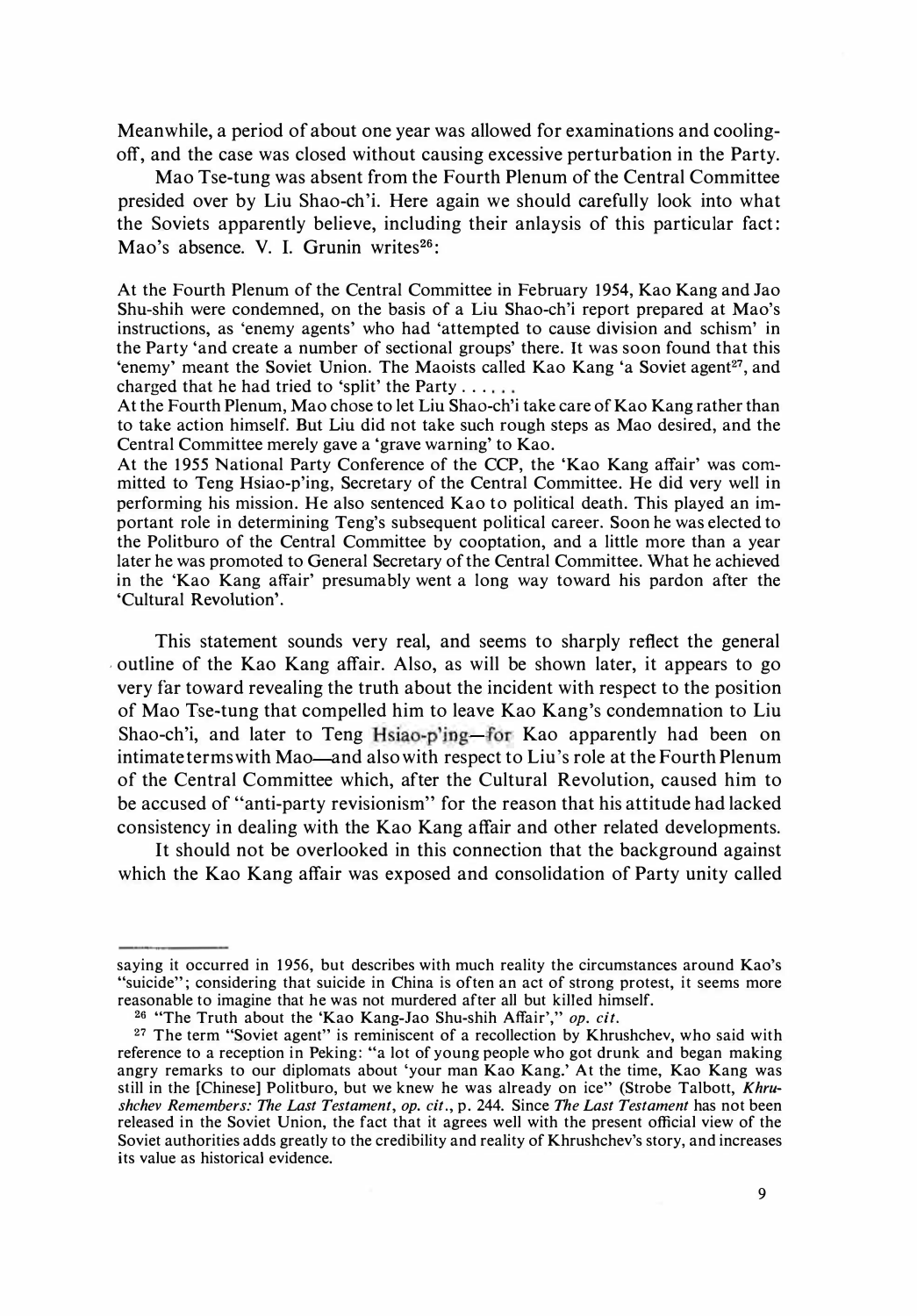for included the impact and consequences of the Beria purge that had occurred in the Soviet Union following Stalin's death. Exposed earlier, Beria was formally convicted by the Supreme Court in Moscow on December 24, 1953, the day Mao Tse-tung made the above proposal to the Central Politburo of the Party.

We will now look into the personal histories in the Party of Kao Kang and Jao Shu-shih. Born in 1892 at Hengshan, Shensi Province<sup>28</sup>, Kao Kang, after the Nationalist-Communist dissension in 1927, launched a peasant movement in northern Shensi with Liu Chih・tan, who led the Red Army units in Shensi. Later, during the Long March of the main forces of the Red Army, Kao was quick to organize a soviet in northern Shensi, thus establishing a basis for the Party organization and Red Army forces (26th Red Army) in Shensi. Operating in and around the remote Shensi-Kansu-Ninghsia (Shen-Kan・Ning) Border Region, Kao firmly held his bases at Wuch'ichên, Wayaopao and elsewhere, thus greatly contributing to the successful Red Army entry there following the Long March. In 1936 he went to Moscow, and was elected to the Central Committee of the Party at the Seventh National Congress of the CCP. During the civil war with the Nationalists following the hostilities with Japan, he rendered various distinguished services as head of the Tungpei (Northeast—Manchuria) Bureau and Hsipei (Northwest) Bureau at the Party Headquarters<sup>29</sup>, in particular leading the movement for the liberation of Tungpei. In 1949 he became First Secretary of the Party's Tungpei Bureau and Chairman of the Northeast People's Government. When the People's Republic of China came into being, he was one of the three Vice-Chairmen representing the CCP, the other two being Chu Te and Liu Shao-ch'i, among the six Vice-Chairmen of the Central People's Government Council in Peking. Soon he was First Secretary of the Party'S Northeast Bureau, Chairman of the Northeast Administrative Committee, and Commander/Commissar of the Northeast Military Region all in one, thus taking control ofall three powers in Tungpei—Party, administrative, and military. At the Party Headquarters he was also Vice-Chairman of the People's Revolutionary Military Committee, was elected to the Party Politburo<sup>30</sup>, and in November 1952 became Head of the State Planning Commission. Kao's success at that time was indeed remarkable, and his statments and actions were often played up in the Jen-min jih-pao. In

28 Kao Kang's birth has been dated variously otherwise, for example, 1891, 1902 and 1905.

29 Mao Tse-tung once made highly of such achievements of Kao Kang's. In a note attached by the Committee for the Publication of Selected Works of Mao Tse-tung at the CCP Headquarters to the "Resolution on Some Historical Issues" contained in Volume III of Selected Works of Mao Tse-tung, Mao is quoted as saying that the "leftist" aberrations of Chu Li-chih, Kuo Hung-tao and others at the northern Shensi base were overcome by "Liu Chih-tan, Kao Kang and other Comrades who, following the right policy, had created a base for the Red Army and the Revolution in northern Shensi." "Resolution on Some Historical Issues" (April 20, 1945), Selected Works of Mao Tse-tung, Vol. III, Peking, Jen-min Chu-pan shê, 1953, p. 1,000. This "Resolution on Some Historical Issues" has been excluded from the new editions of Selected Works of Mao Tse-tung put out since the Cultural Revolution.

3° Kao Kang's appointment to the Central Politburo of the Party is generally dated 1952, but it is not clear at which of the meetings between the Third Plenum of the Seventh Central Committee of the CCP in June 1950 and the meeting of the Central Politburo in December 1953 that appointment was decided upon.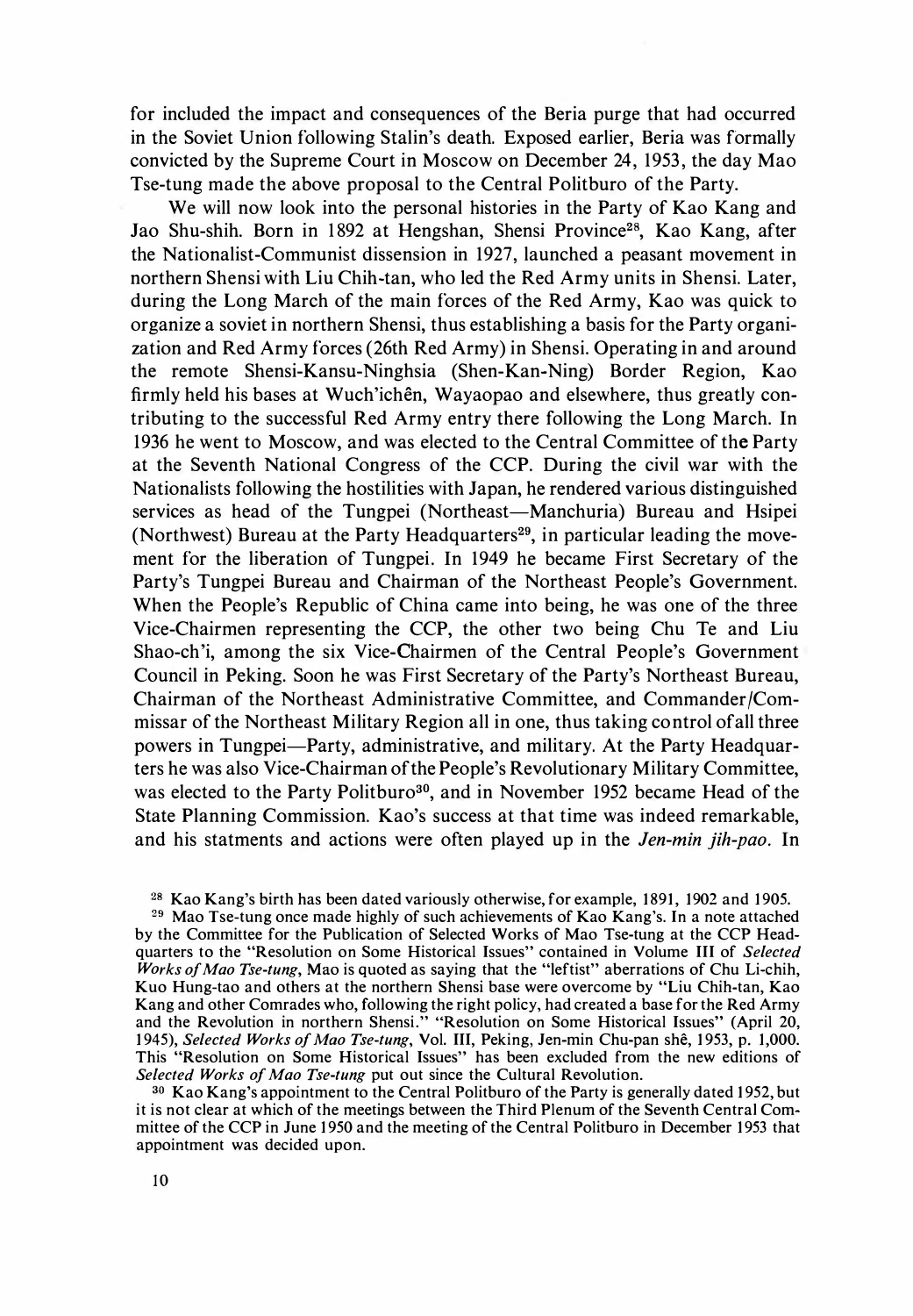considering his career, we should take note of the fact that he was viewed as a native Communist based in northern Shensi, remembering that the Party and Red Army functionaries there always tended to be independent of or resistant to the Party leadership, declaring: "The 26th Legion of the Red Army could become powerful without perishing during the period of 'flight' and 'wandering' only through fights with the leaders and representatives dispatched from the Headquarters and by rejecting Headquarters instructions and decisions<sup>31</sup>."

Jao Shu-shih was born in 1901 at Lin Ch'uan, Kiangsi Province<sup>32</sup>. After graduating from Shanghai University, he studied in the U.S., Britain, France, and the Soviet Union-an intellectual Communist. After returning home, he entered Yenan, and during the war with Japan served under Liu Shao・ch'i successively as Chief of Propaganda Department of the Huachung (Central China) Bureau and as Political Commissar of the New Fourth Army. After the war he became Political Commissar of the East China People's Liberation Army, and during the liberation of Shanghai he served as Political Commissar of the Third Field Army under the command of General Ch'en Yi. After the foundation of the People's Republic, he became First Secretary of the Huatung (East China) Bureau of the Party in Peking and Chairman of Administrative Committee in Huatung and in August 1952 began to serve concurrently as Director of Organization Department at the Party Headquarters<sup>33</sup>. He was indeed a very important figure in the Party (serving on the Central Committee). At the same time he was on the State Planning Commission chaired by Kao Kang. As this background suggests, Jao was a leader particularly based in East China and Tungpei. In post-liberation Shanghai, he was often referred to as "King of Huatung".

Now, we have to consider how the "Kao・Jao Anti-Party Alliance" came into being, and what objectives it had. First, we will see what the official accusation published by the CCP has to say in this regard:

Since 1949 Kao Kang has been carrying on conspiratorial activities for the purpose of seizing the leadership of the Party and the State  $\dots$ ... He attempted to make the Northeast area the independent kingdom of Kao Kang. Kao Kang's anti-party activities became even more outrageous after his transfer to work in the central organs in 1953. He advocated an extremely haphazard sort of 'theory', arguing that our Party consisted of two parts-a'Party in the bases and the Army' and a'Party in the white areas', that the Party was created by the Army, that he himself represented the'Party in the bases and the Army' and naturally should hold the main powers of it, that consequently the Party Headquarters and the Government should all be reorganized in accordance with his plans, and that for the moment he should be appointed General Secretary or Vice-Chairman at the Party Headquarters and concurrently assume the Premiership of the State Council . . . . .

<sup>&</sup>lt;sup>31</sup> Hsu Kuan-san, "All about 'the Kao-Jao Anti-Party Alliance'," First Part, The Ming pao Monthly, Hong Kong, February 1966.

 $32$  Some believe that he was born at Nanchang in 1905 (Cf. Who's Who in Communist China, Union Research Institute, Hong Kong, 1966).

<sup>&</sup>lt;sup>33</sup> Ibid. It is commonly believed, however, that he became Director of Organization Department at the Party Headquarters in 1953. Details are unknown.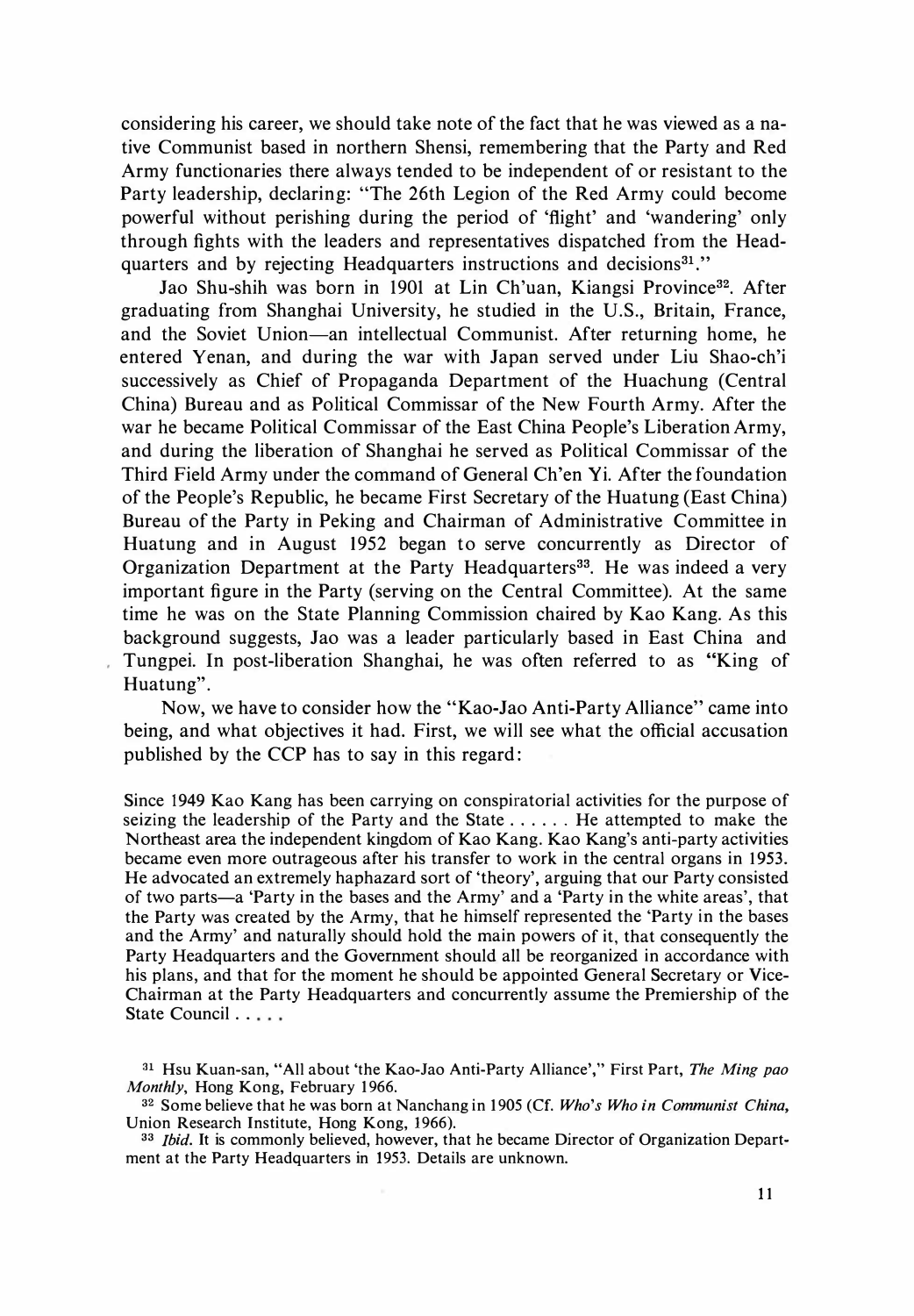Jao Shu-shih is Kao Kang's main ally in his conspiratorial antiparty activities . . . . . In the ten years between 1943 and 1953, Jao Shu-shih on many occasions resorted to shameless deceit in the Party to seize power ..... After his transfer to the Central Committee in 1953, he thought that Kao Kang was on the point of success in his activities to seize power in the Central Committee. Therefore, he formed an anti-party alliance with Kao Kang and used his office as Director of the Organization Department of the Central Committee to start a struggle aimed at opposing leading members of the Central Committee and actively carried out activities to split the Party  $\dots$ .

The enemy is, as a matter of course, trying every means to destroy our Party, and anchors its greatest hope on a split and degenerative changes in the Chinese Communist Party ..... It is under these circumstances that Kao Kang, Jao Shu-shih and their followers formed their anti-party alliance, made advances to the Central Committee of the Party, beginning with the Central Politburo, and attempted to overthrow the longtried central Party leadership headed by Comrade Mao Tse-tung and thereby facilitate their seizure of the leadership of the Party and the State ..... They only believed in seizing the supreme power of the Party and the State<sup>34</sup>.

This description of the case, though taken from an official accusation published by the CCP, nevertheless seems to reflect the outlines of the incident in realistic way. It should be noted in this connection, however, that although the "Resolution on the Kao Kang-Jao Shu・shih Anti-Party Alliance" adopted at the National Conference of the CCP was thus made public, none of the contents of the important Teng Hsiao-p'ing report ostensibly "made by Comrade Ten Hsiano・p'ing, Member of the Central Committee of the Chinese Communist Party, on behalf of the Central Committee<sup>35</sup> " have been revealed yet. Here again we find a heavy curtain of mystery shielding the Kao Kang affair from our view. In Shanghai, Jao's home territory, Mayor Ch'en Yi36 (also Second Secretary of the East China Bureau at the Party Headquarters, the First Secretary being Jao Shu-shih) took the lead in settling the aftermaths of the affair, and made a report to the representatives of the democratic parties and groups in a small conference room of the Shanghai Municipal Committee of the Party. Hsiang Te who had operated there as an intellectual of the democratic parties before the liberation, listened to the report and reproduced it in a memo<sup>37</sup>. Considering the circumstances then prevailing, the Ch'en Yi report as reproduced by Hsiang Te seems to reflect the contents of the Teng Hsiao-p'ing report rather faithfully. In the

 $34$  "Resolution on the Kao Kang-Jao Shu-shih Anti-Party Alliance," op. cit.

<sup>35</sup> Central Committee of the CCP, "Bulletin of the National Conference of the Communist Party of China," Jen-min jih-pao, April 4, 1955.

<sup>36</sup> Incidentally, the Mayor of Shanghai at that time was Ch'en Yi, who had directed the liberation of the city as Commander of the Third Field Army (its Political Commissar being Jao Shu-shih), and was later known as Foreign Minister of China. Being Second Secretary of the Huatung Bureau at the Party Headquarters and concurrently First Secretary of the Municipal Party Committee of Shanghai, Ch'en Yi was subordinate to Jao Shu-shih in the Party's organizational chart, and superior to P'an Han-nien (Third Secretary of the Municipal Party Committee of Shanghai), who was accused simultaneously with Jao.

<sup>&</sup>lt;sup>37</sup> Hsiang Te, "The Truth about 'the Kao-Jao anti-Party Alliance' ", *The Ming pao Monthly*, April 1967; and "Jao Shu-shih's 'Crime': The Truth about 'the Kao-Jao Anti-Party Alliance', op. cit.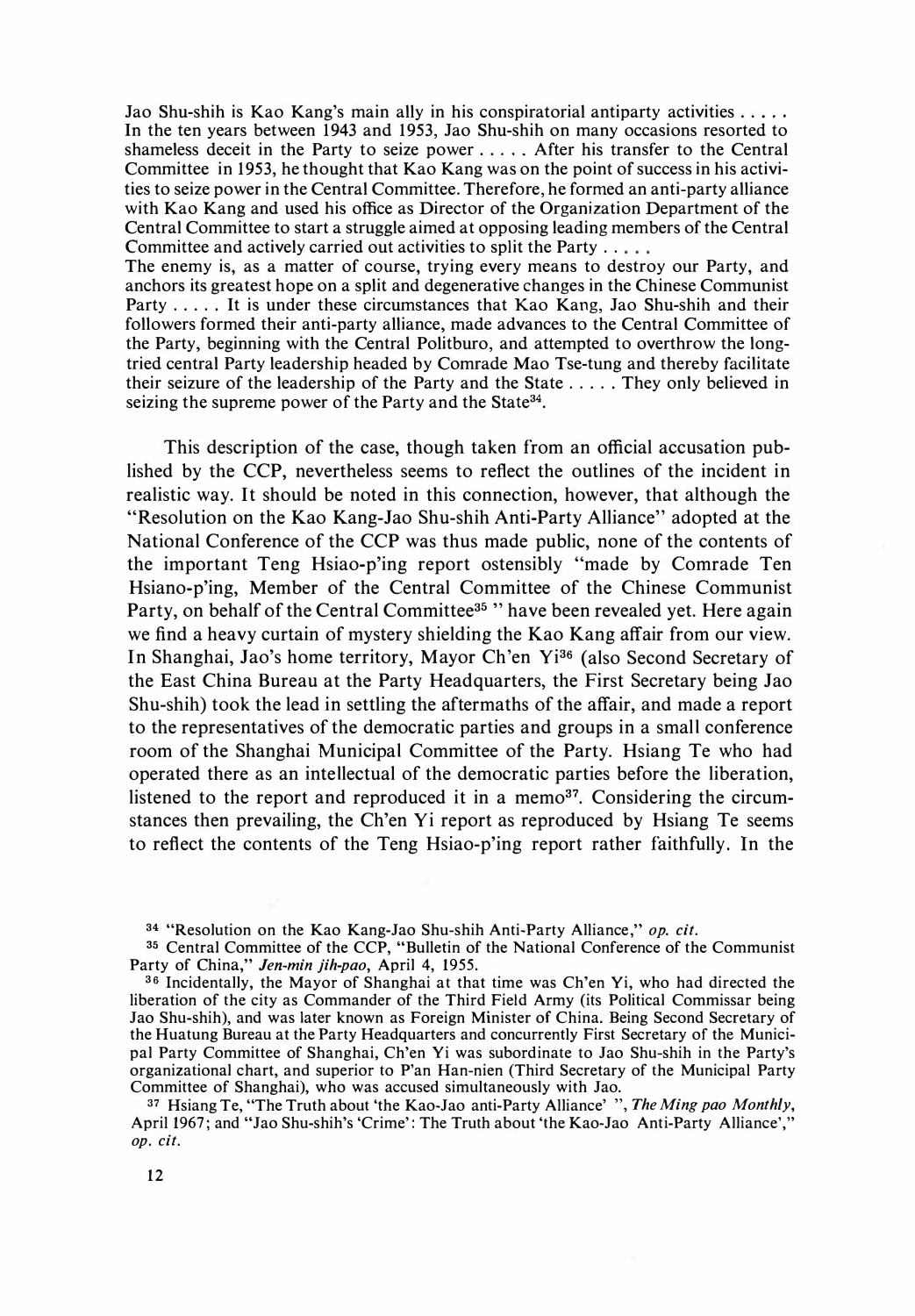first place, the report charged that Kao Kang, with his belief in "military control of the Party,'' always thought of"the Army and territory first" as the old warlords had done, and declared proudly that he was a man with a military background, thus largely deviating from the principle of"Party control of the Army." Secondly, it charged that Kao had "split the Party"—that he did not respect Chairman Mao Tse-tung, but was so proud of his own petty education in Moscow that he often resisted the Party Headquarters and declared : "I am an international Communist whereas Mao Tse-tung and his group are native Communists of Chingkangshan." Thirdly, it charged that Kao had "attempted to make Tungpei a special region and usurp the leadership of the Party Headquarters''. In this respect, the report generally concurred with the above-mentioned "resolution." The fourth charge was that Kao had "been anxious for prestige and seriously alienated from the masses." This charge was an attack on his heavy reliance on a closed group of immediate aides and his attitude of looking down on the masses. The fifth charge concerned his "corruption and moral degradation in private life". The report exposed Kao's affairs with women, and pointed out in particular that "several female secretaries in Kao Kang's public office were compelled to serve as "his outside mistresses."

Referring to Jao Shu-shih, the report charged in the first place that he had "abused his official powers and spread his personal influence," mentioning several examples. Secondly, it charged that Jao had "propagated defeatist thoughts," and described how he had feared Chiang Kai・shek's group and American imperialism since he was Political Commissar of the New Fourth Army and through the postwar periods of the civil fighting and the Korean hostilities. Thirdly, the report charged Jao with "bourgeois thinking," saying that having studied in the U.S., he was obsessed with the idea of "America first", and that he was bourgeois in every way and even kept his daughter in Paris at that very moment. The report further charged that after becoming Director of Organization Department at the Party Headquarters in 1953, he had not heeded opportunities for reform offered by the Party leadership, but utilized his official position to form an anti-party alliance with Kao Kang.

The Ch'en Yi report as reproduced in Hsiang Te's memo sounds very real when it is considered in connection with various developments concerning the subsequent P'eng Te-huai purge<sup>38</sup>. The Hsiang Te memo, therefore, may be considered fairly reliable, and if studied together with the above-mentioned "resolution," may give us a relatively accurate picture of the situation then prevailing.

Apart from whether "the enemy" in the statement in the resolution: "The enemy is, as a matter of course, trying every means to destroy our Party, and anchors its greatest hope on a split and degenerative changes in the Chinese Communist Party," includes the Soviet Union in the present case, we cannot help noting that the description in the "resolution" that Kao Kang asked for the Premiership of the State Council as well as the post of Party General Secretary

<sup>&</sup>lt;sup>38</sup> For literature on the Peng Te-huai affair, see, for immediate reference, Ting Wang ed., op. cit.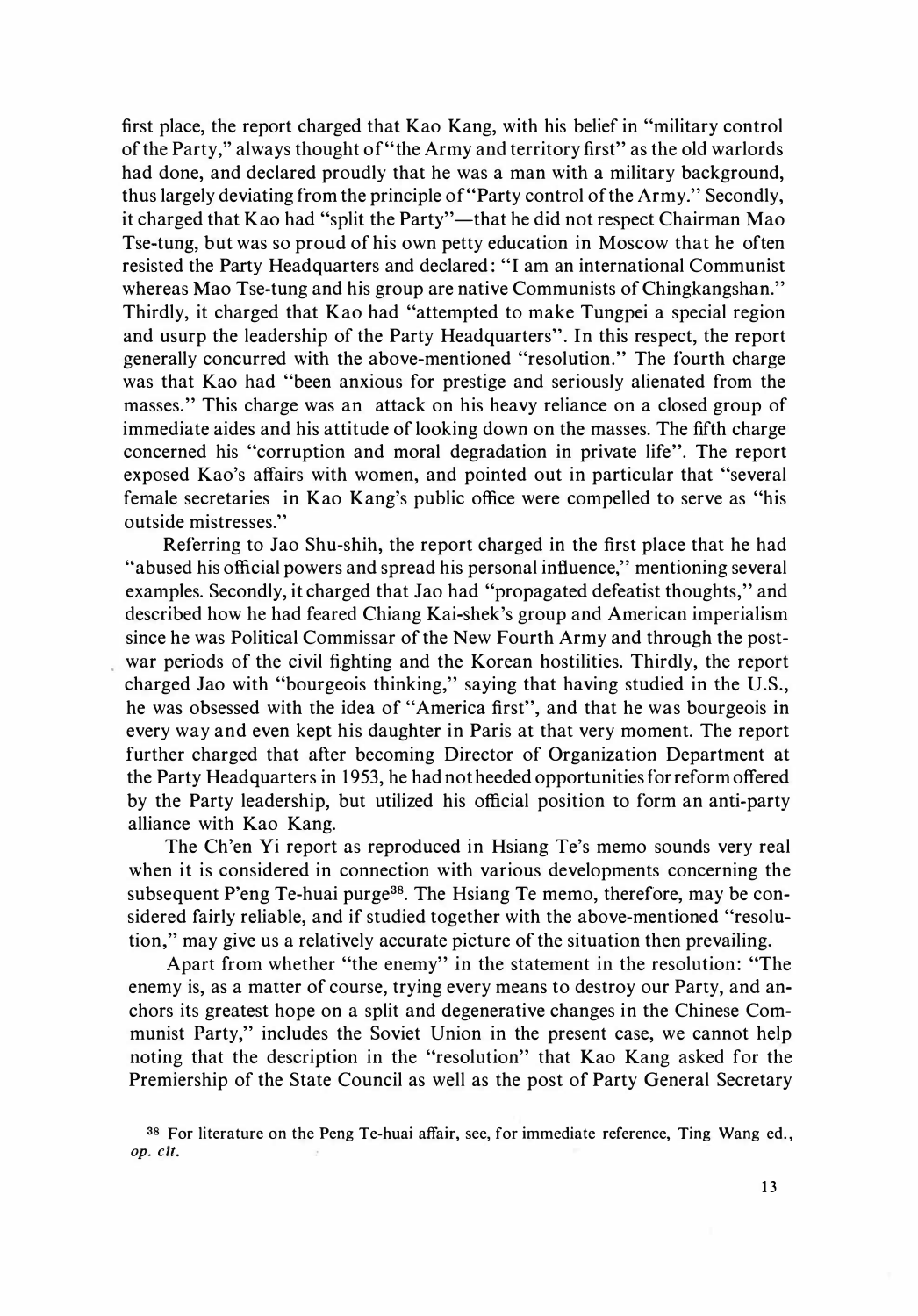or Vice-Chairman39 has something in common with the "conspiracy" charge made against Lin Piao after his downfall in September 1971<sup>40</sup>. Since both Kao Kang and Jao Shu-shih had been "the top leaders in the two major industrial regions in China-Tungpei and Huatung<sup>41"</sup> as well as top-ranking men in the CCP, the situation was extremely serious.

After the exposure of this highly significant incident, meetings for the study of Fourth Plenum of the Central Committee literature were held at the various Regional Bureaus at the Party Headquarters. In June 1954, the six Major Administrative Region Governments were abolished, and in the subsequent several months the Regional Bureaus in Peking, which were on a par with the Party Headquarters, went out one by one. An end was thus put to decentralization. Purged through this process were the following senior leaders: Chang Hsiu-shan (Second Secretary and Chief of the Secretariat, Tungpei Bureau ; Head, Inspection Committee, People's Government of Tungpei), Chang Ming-yuan (Third Secretary, Tungpei Bureau; Vice-Chairman, Tungpei Administrative Committee), Ch'en Po・ts'un (Deputy Director of Organization Department, Tungpei Bureau; concurrently, Deputy-Head, Inspection Committee, People's Government of Tungpei), Kuo Feng (Deputy Director of Organization Department, Tungpei Bureau; concurrently, Director of Personnel Affairs, People's Government of Tungpei), Chao Te-tsun (Director of Agrarian Operations Department, Tungpei Bureau), and Ma Hung (Deputy Chief of the Secretariat, Tungpei Bureau; Member, State Planning Commission), these six being Kao Kang's men; P'an Han-nien (Third Secretary, Municipal Party Committee of Shanghai; concurrently, First Deputy Mayor), and Hsiang Ming (First Secretary, Shangtung Branch Bureau; concurrently, First Vice-Chairman, People's Government of Shantung), these two being Jao Shu-shih's followers. In addition, innumerable middle and lower leaders of the Tungpei and Huatung Bureaus were said to have been involved in the affair.

4° For questions involved in the Lin Piao affair, see, for immediate reference, "The Dissolution of the Mao-Lin Regime: The Lin Piao Affair" and "The Death of Lin Piao and Its Mystery" in Mineo Nakajima, *Images of China Examined* (Chugoku Zoh no Kenshoh), Chuo Koron sha, 1 972.

<sup>41</sup> V. I. Grunin, "The Truth about the Kao Kang-Jao Shu-shih Affair", op. cit. O. B. Borisov similarly says: "In analyzing the Kao Kang-Jao Shu-shih affair, one cannot help noticing the fact that both men led the Party organization in China's greatest industrial regions, Manchuria and East China (including Shanghai)" ("The Soviet Union and Manchuria, the Base for the Chinese Revolution," op. cit.).

<sup>39</sup> According to the Ch'en Yi report as reproduced in Hsiang Te's above-mentioned memo, when the Head of State and the Premier of the State Council were to be elected by the First National People's Congress in August 1954, the Party leadership specifically wanted to know the opinion of Kao Kang, who replied; "I am not one to say anything about such positions ... If the Party leadership wants to consult me, I will tell you frankly. I only wish to be Vice-Chairman and concurrently Premier of the State Council ... .'' ("The Truth about 'the Kao・Jao Anti-Party Alliance'," op. cit.). If this story is correct, such remarks about such appointments from the mouth of a man like Kao Kang, who had already been viewed as questionable around the time of the Fourth Plenum of the Central Committee in February 1954, when a new national polity was coming into being under the Constituion of the People's Republic promulgated in September 1954, may well have been used as a decisive reason for stepping up the action against Kao Kang's group from a mere exposure to a purge.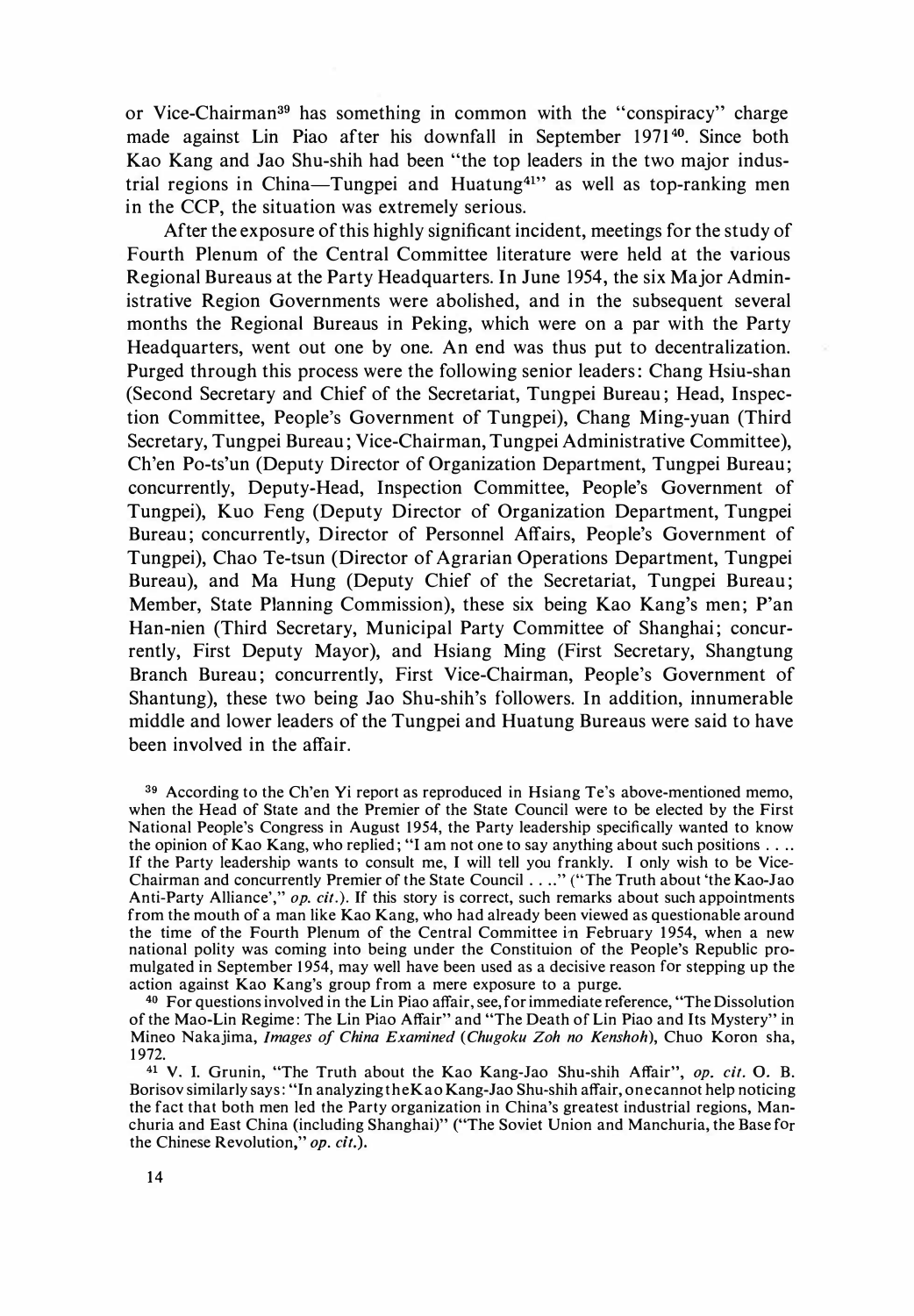Looking at this settlement of the Kao Kang affair, we can see some general characteristics common to most of these leaders of the Kao-Jao group : that they were "native" leaders, and that they neither were Party leaders under Mao Tsetung's direct control nor had participated in the Long March<sup>42</sup>.

## 4. The "truth" about the affair and its character

An internal struggle in the Chinese Communist Party, while being a policy dispute in character, always involves an aspect that reflects a fight over power within the top Party leadership. The Kao Kang affair apparently is no exception to this rule. But if the incident is to be viewed as a reflection of a fight among the top leaders, what is the most plausible picture of it ? A variety of theories have been advanced to date.

These various theories largely share one significant view: that Liu Shao-ch'i, who was in the No. 2 political position under Mao Tse-tung, was the direct target picked by Kao Kang and Jao Shu-shih for their struggle. This is plausible from the fact that Liu played the leading role at the above-mentioned Fourth Plenum of the Central Committee, and that according to its official "charges" Kao Kang wanted to "serve as General Secretary or Vice-Chairman at the Party Headquarters and concurrently as Premier of the State Council43," which suggests that he was anxious for the No. 2 position. It may be said that "if the Party announcement is to be taken at its face value, what Kao Kang aimed at was Liu Shaoch'i's position in the Party and Chou En-lai's position in the State Council<sup>44</sup>."

Based on this assumption, the first noteworthy view is that the fight was between Kao Kang and Jao Shu-shih on the one hand and Liu Shao・ch'i and Chou En-lai on the other. For example, Peter S. Tang, who was quick to attempt analysis following the exposure of the incident, takes note of the fact that Kao Kang tried to pit "the Party in the bases and the Army" against "the Party in the white areas". Tang considers that Kao's target was not Mao Tse-tung but Liu Shao-ch'i, who represented "the Party in the white areas", and that Chou En-lai also may have been a target for Kao<sup>45</sup>. Chou Ch'ing-wen, author of The Ten Turbulent Years, who once belonged to the Chinese Democratic League, and served on the Administrative Committee of Tungpei<sup>46</sup>, the first local government,

<sup>&</sup>lt;sup>42</sup> For such a view, see Hsu Kuan-san, op. cit., First Part.

<sup>43 &</sup>quot;Resolution on the Kao Kang-Jao Shu-shih Anti-Party Alliance," op. cit.

<sup>44</sup> Yasushi Okubo, A History of the Chinese Communist Party (Chugoku Kyosanto shi), Last Volume, Hara Shobo, 1971, p. 689.

<sup>45</sup> Peter S. H. Tang, "Power Struggle in the Chinese CP: The Kao-Jao Purge," Problems of Communism, Nov.-Dec. 1955 (Vol. IV, No. 6).

<sup>46</sup> The Administrative Committee of Tungpei (chaired by Lin Feng) was established in August 1946 as the first local government under the leadership of the CCP. In August 1949 it developed into the People's Government of Tungpei (headed by Kao Kang). Through an organizational reform of the Major Local Administrative Regions in December 1953, the regime turned back into an Administrative Committee of Tungpei (chaired by Kao Kang). After the exposure of the Kao Kang affair, the system of the Major Local Administrative Regions was finally abolished.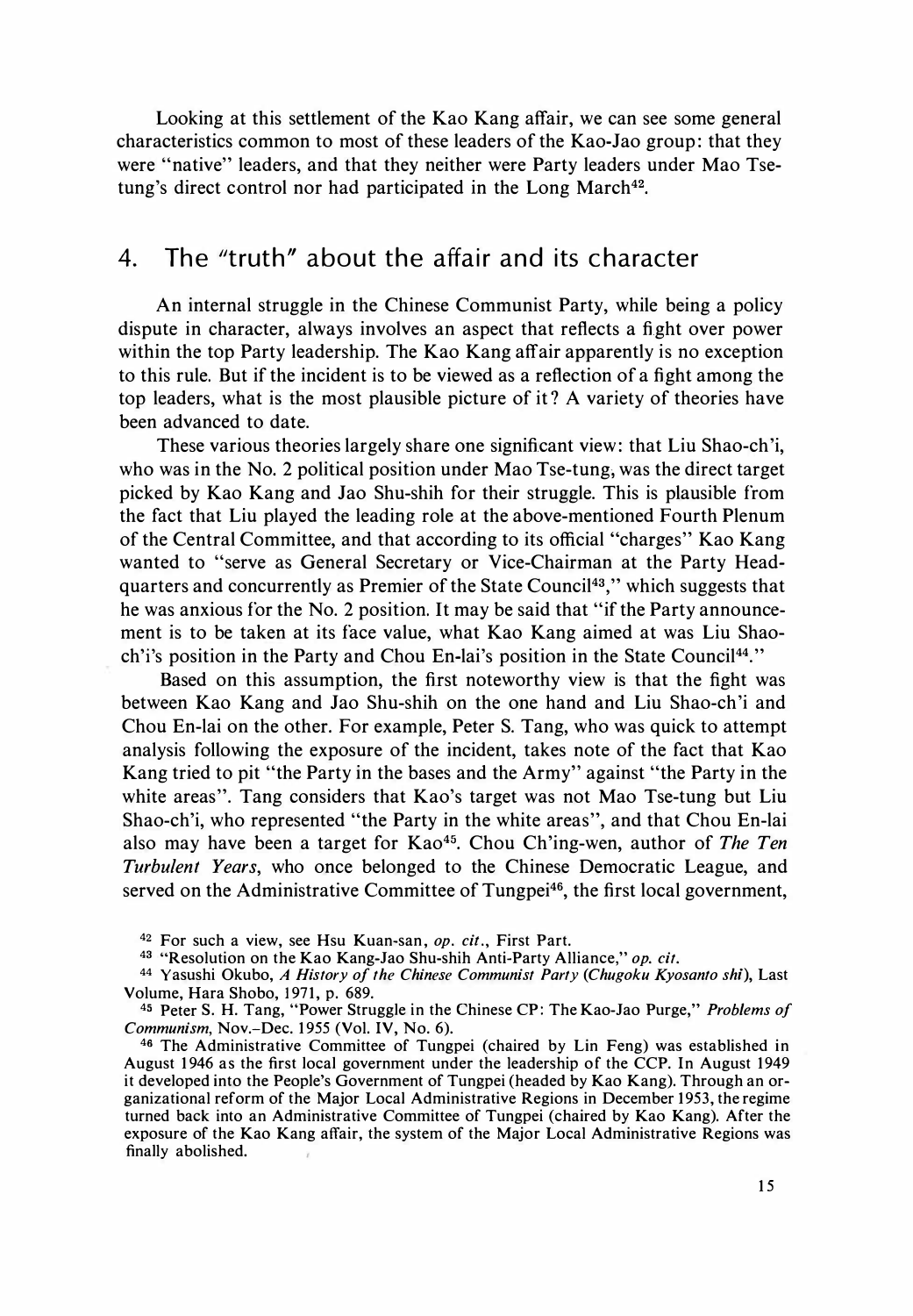from August 1946 to August 1949-until immediately before the foundation of the People's Republic-argues that Liu Shao-ch'i and Chou En-lai were Kao Kang's targets, saying: "When Mao Tse-tung at the end of the Long March finally got to Yenan with his seven thousand odd dilapidated, exhausted Red Army troops, it is Kao Kang that accommodated them and enabled them to survive. He was the man to be credited for that. After the Chinese Communists seized power, Mao appointed him Vice-Chairman of the National People's Government and Chairman of the People's Government of Tungpei by way of rewarding him, much as an Emperor in feudal times would appoint his meritorious retainers as barons and ministers. Kao Kang, however, felt that he was being restrained by Liu Shao-ch'i in the Party and by Chou En-lai in the State Council  $\dots$ . In this struggle Kao claimed to be 'purging the top leader of undesirable aides', and did not speak against Mao Tse-tung himself, for he was aiming at Liu Shao-ch'i and Chou En-lai<sup>47</sup>." In this respect, Chin Hsiung-pai, author of The Ten Big Problems in Communist China, roughly agrees with Chou Ch'ing-wen, saying: "The purpose of the Kao-Jao alliance was to seize the leadership of Communist China, attack Liu Shao-chi, and at the same time take over the Premiership of the State Council from Chou En-lai. In this attempt, Kao and Jao had the support of Stalin in Moscow<sup>48</sup>." Such being the case, says Chou Ch'ing-wen with reference to Mao Tse-tung's absence from the Fourth Plenum of the Central Committee, "Mao purposely went back to his native place, and said he was going to spend the New Year Day according to the old calendar there, thus pretending to be a bystander49." In connection with Mao's absence from the meeting, other observers point out his "close comradeship" with Kao Kang, maintained since the latter received Mao's Long March troops in northern Shensi<sup>50</sup>. From this point of view they naturally regard Liu Shao・ch'i as the antagonist and conclude that the fight ended in a complete victory for Liu.

Referring to this issue, T'ien Ch'i, who penned a laborious work on the Kao Kang affair, advances a view which is full of insight. According to him<sup>51</sup>, the theory about "the Party in the bases and the Army" and "the Party in the white areas" may suggest Kao Kang's stand against Liu Shao-ch'i and Chou En-lai; but to Kao Kang, who then ranked fifth among the five Secretaries at the Party Headquarters-Mao Tse-tung, Liu Shao-ch'i, Chou En-lai, Chu Te, and Kao

 $47$  Chou Ch'in-wen, The Ten Turbulent Years, (Fu bo 10 nen), translated by Atsunori Ikeda, Jiji Press, 1959, p. 63.

48 Chin Hsiung-pai, The Ten Big Problems in Communist China (Chukyo no 10 daimondai), translated by Gaichi Hongo, Jiji Press, 1963, p. 24.

49 Chou Ch'ing-wen, op. cit., p. 63.

50 Ting T'ien-li, "The Truth about the Struggle in the Chinese Communist Party: Analysis of the Kao Kang-Jao Shu-shih 'Anti-Party Alliance' Plan", in Various Views on the Kao Jao Affair in Communist China, op. cit. Kuo Hua-lun, a Taiwan specialist in CCP history, enlarging on the years-long intraparty struggle within the northern Shensi base, and referring to Mao Tsetung's previous high estimation of Kao Kang, stresses that Kao's "heroism" eventually proved incompatible with "Mao Tse-tung's supremacy" (Kuo Hua-lun, A Discussion of Communist Chinese History, Vol. III, Taipei, Institute of International Relations, 1969, p.121).

51 T'ien Ch'i, "All about the Kao-Jao 'Anti-Party Alliance'," in Various View on the Kao-Jao Affair in Communist China, op. cit.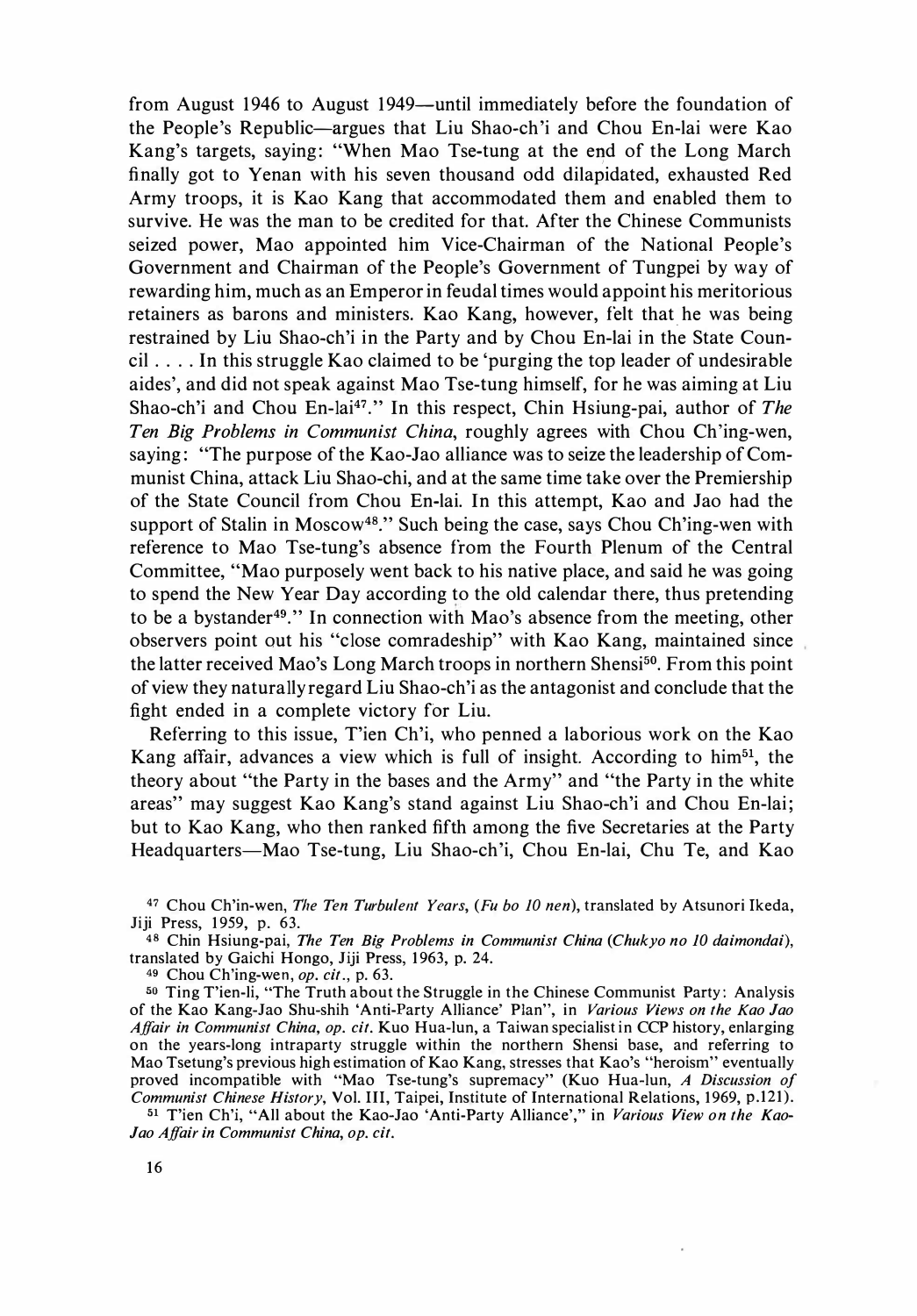Kang-"Chou En-lai and Chu Te equally did not matter much, and did not make real targets to strike at. His real target was Liu Shao-ch'i." Mao Tse-tung, however, pretended to be uninvolved on the surface, and Jet others think so while actually he had a hand in this affair, using Liu Shao-ch'i as his apparent agent. T'ien Ch'i surmises that Mao absented himself from the Fourth Plenum of the Central Committee (he was reportedly "on leave") because, considering the international background of the Kao Kang affair, "he [Mao-quoter's note] wanted to keep himself out of an international clash." Remembering that the Liu Shaoch'i report at the Fourth Plenum of the Central Committee was made on the basis of the Mao Tse-tung proposal at a meeting of the Party's Central Politburo in December the year before, and considering the Sino-Soviet relationship underlying the Kao Kang affair from our current point of view, we must say that Tien ch'i's opinion is highly persuasive.

In contrast to this way of thinking and its variations, another school of opinion emphasizes Kao Kang's rivalry with Liu Shao・ch'i and Teng Hsiao-p'ing. In the light of the way the Kao Kang affair was settled and how the leadership of the Party shifted subsequently, which we have seen above, the second view also seems very reasonable. Indeed, it is shared by V. I. Grunin, who apparently represents the official stand of Moscow. He assumes, as previously noted, that the action against Kao Kang was taken at Mao Tse-tung's instigation by Liu Shaoch'i, and finally by Teng Hsiao-p'ing<sup>52</sup>. Hsu Kuan-san, who wrote an elaborate paper on the Kao Kang affair, also believes that Kao and Jao had complaints against Teng Hsiao-p'ing because Teng was then concurrently on three important committees-the Constitution Drafting Committee, Election Law Drafting Committee, and the Central Election Committee-and virtually presided over the business of the Central Committee ; for they were aware that Teng had always been with them during the war with the Japanese and the subsequent civil fighting with the Nationalists, and apparently felt that Teng, therefore, should not be put in a position superior to theirs $53$ .

Now, what was Mao Tse-tung's own stand in this matter ? Available information affording a clue to this question is very limited, but some insight into the situation may be obtained by examining the way Mao received the Kao Kang affair.

According to unpublished literature, Mao referred to the incident at an expanded session of the Central Politburo in April 1956-after the affair was settied-and confessed : "We did right to hold the Fourth Plenum of the Central Committee and adopt the resolution. Otherwise, Kao Kang would have remained rampant for another year—an unimaginably dreadful situation<sup>54</sup>." This confession, though short of clarifying exactly why such a thought was "unimaginably dreadful" to him, gives a sufficient clue to Mao's attitude on the matter. Later, at a Chengtu conference in March 1958, Mao, as quoted previously, mentioned

<sup>&</sup>lt;sup>52</sup> "The Truth about the Kao Kang-Jao Shu-shih Affair," op. cit.

<sup>53</sup> Hsu Kuan-san, op. cit., Last Part.

<sup>&</sup>lt;sup>54</sup> "Speech at an Enlarged Conference of the Central Politburo" (April 1956), in Wan-sui, Op. Cit.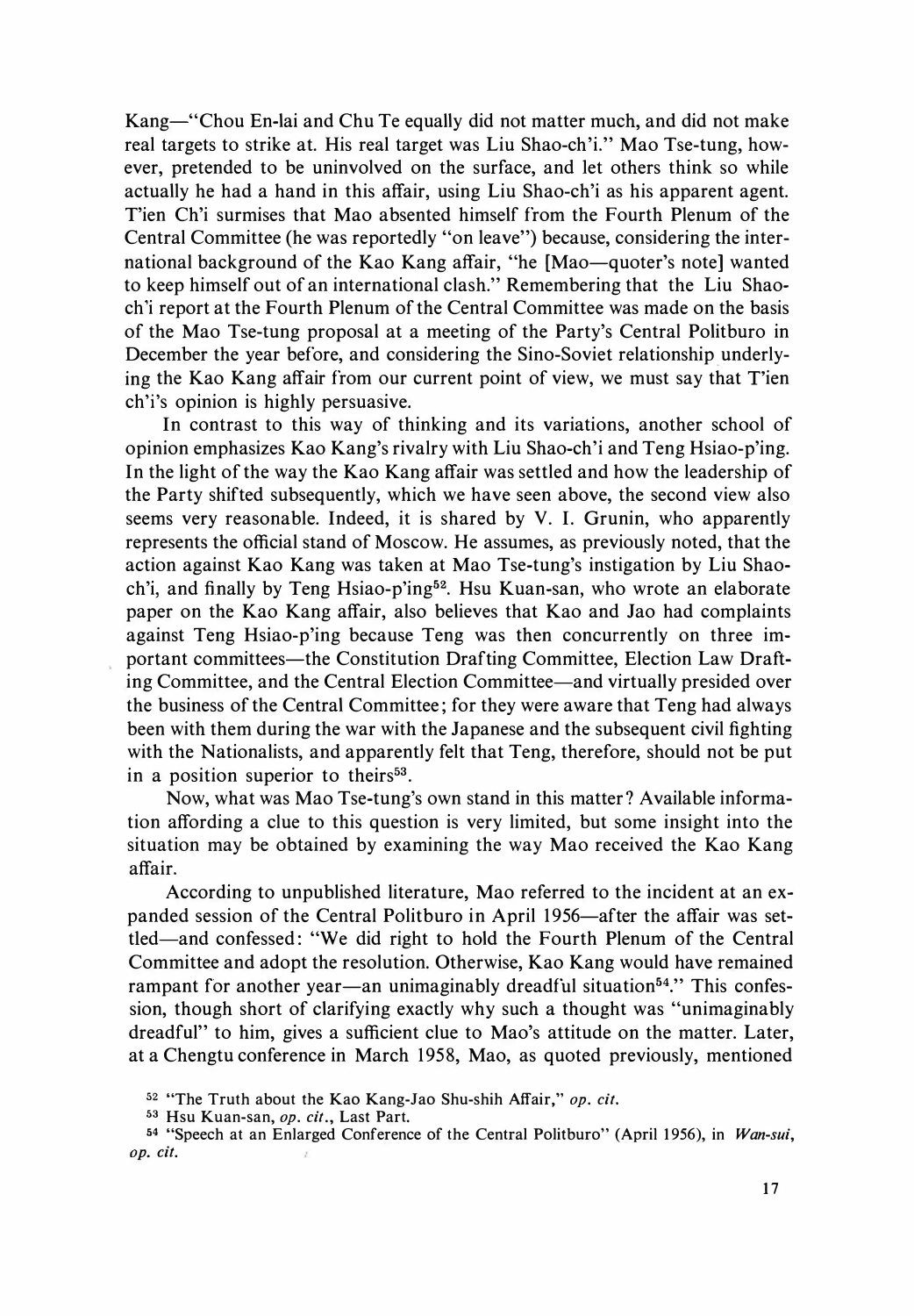examples of intimacy between Stalin and Kao Kang, and added : "The Kao・Jao affair was an earthquake of the eighth degree of magnitude<sup>55</sup>." When P'eng Te-huai was accused in August 1959, Mao came out with the now familiar pattern of relating the Peng incident to the Kao Kang affair by saying : "The fact that this key functionary of the Party used to be an important member of Kao Kang's conspiratorial anti-party group is one proof of that relationship<sup>56</sup>." The factor common to both men was undoubtedly "pro-Sovietism."

From the above considerations, it appears that whether Kao Kang's antagonist was Liu Shao・ch'i, or Chou En-lai, or Teng Hsiao-p'ing, in Mao's eyes elimination of Kao Kang had already been a vital, inevitable task that had to be done<sup>57</sup>.

Reviewing and putting together all these circumstances, we may conclude that the Kao Kang affair involved in its background a power struggle within the top leadership of the Party—that is, between the Party Headquarters bureaucracy headed by Mao Tse-tung and supported by Liu Shao-ch'i, Chou En-lai and Teng Hsiao-p'ing on the one hand, and Kao Kang and other locally based leaders on the other-with Liu and Teng particularly emerging in front to attack the Kao-Jao group. But this power struggle, as we have seen already, had international implications, with Stalin and the U.S.S.R. Communist Party throwing their weight behind Kao Kang. At the same time, this power struggle had the aspect of a fight between the national and local authorities against the backdrop of the country's two major industrial regions, Tungpei and Huatung, and "had its historical origin, it may be said, in an inevitable collision between the Chinese Communists' traditional 'revolutionary base' or 'local bloc' policy and the centralist policy adopted after the establishment of their regime<sup>58</sup>." The situation was

55 "Talks at the Chengtu Conference" (March 1958), op. cit.

56 "A Critique" (August 10, 1959), op. cit.

<sup>57</sup> Wang Ming, who stayed consistently pro-Soviet throughout his life, and continued to be Mao Tse-tung's rival in a way, strongly argues that the Kao Kang purge represented a Maoist scheme in which three aims were intricately involved. The first objective was "election of Teng Hsiao-p'ing as General Secretary of the Party's Central Committee in place of Liu Shao-ch'i." For this purpose, Mao first instigated such aides of his as Lo Jung-huan and Lo Jui-ch'ing to support Kao Kang, who was then openly opposing Liu Shao-ch'i's election as General Secretary. The second aim was "surrender of all Party, administrative and military powers in Tungpei" from Kao Kang to Lo Jung-huan." Although Mao struck a blow at Kao and eventually "murdered" him for the apparent reason that Kao's opposition to Liu meant rebellion against the Party leadership, the true reason for Kao's purge was that he had "followed a policy of cooperation with the Soviet Union in real earnest in definance of Mao Tse-tung's basic strategy." The third objective, Wang believes, was to eliminate Jao Shu-shih, P'an Han-nien, and all other living witnesses to the traitorous national policy of "opposing Chiang Kai-shek by allying with the Japanese and Wang Ching-wei, which Mao had ado�ted in 1 940 (according to Wang Ming, Mao secretly instructed Jao, then head of the General Political Department of the New Fourth Army, to send representatives in Jao's name for negotiations with representatives of Japan and Wang Ching-wei on the possibility of an anti-Chiang alliance, and at the same time to suspend all military action against the Japanese and Wang Ching-wei (Ван Мин, Полвека КПК и Предательсво Мао Цзэ-дуна, стр. 196.).

<sup>58</sup> Yozo Karato, "The Party's Present Situation (Politics in the People's Republic of Chinathe Chinese Communist Party)", in Society of Asian Politics and Economics ed., All about Chinese Politics and Economics, 1960 Edition (Chugoku Seiji Keizai Soran), Hitotsubashi Shobo, 1960, p.113.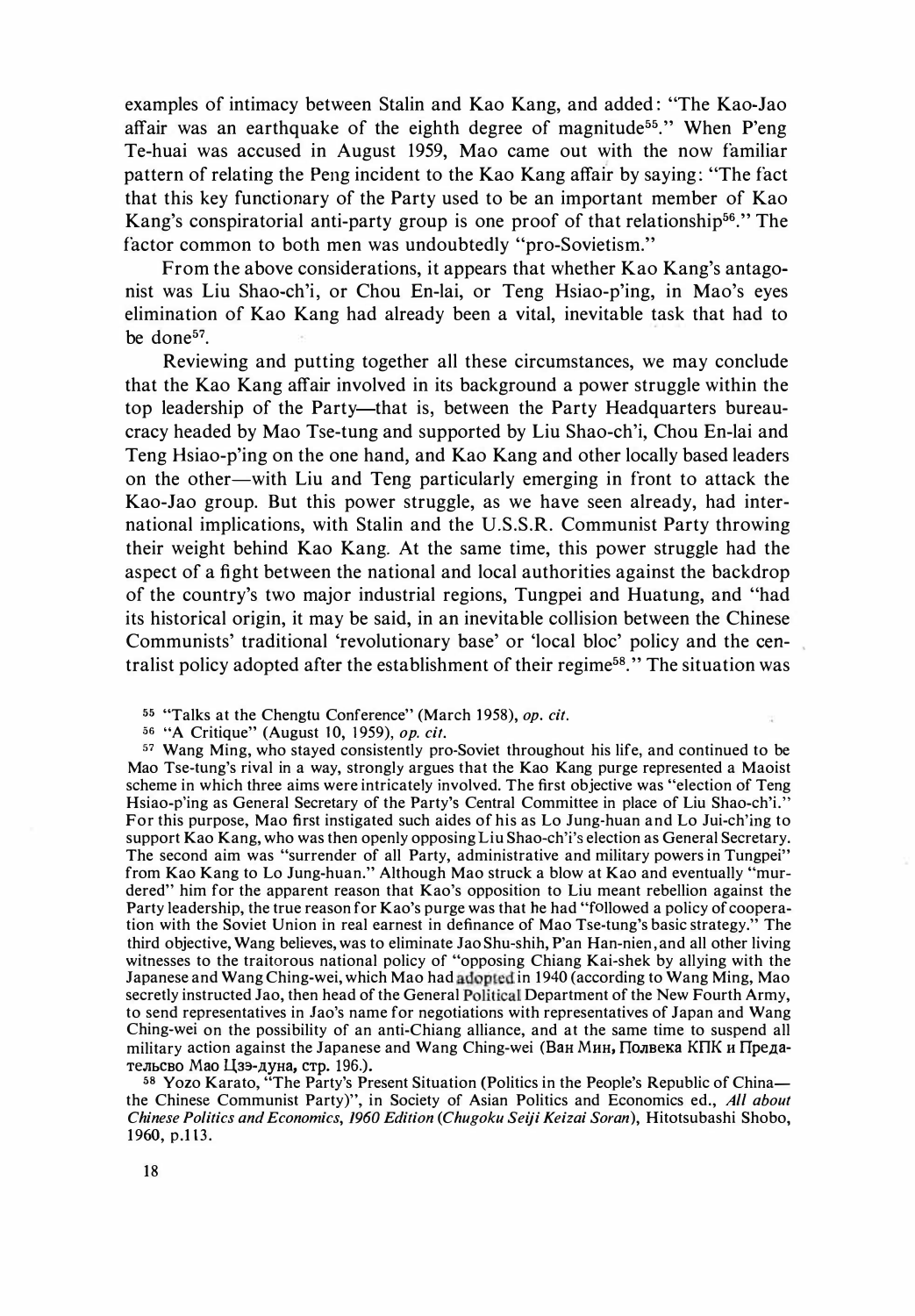made particularly grave and complicated by the fact that the main stage for the incident was Tungpei. Of course, as John Gittings says, "the true explanation" of the incident "may incorporate aspects of all theories, in addition to unknown factors of personal jealousy and rivalry within the Central Committee" <sup>59</sup>.

Having seen what was involved in the Kao Kang affair and what character it had<sup>60</sup>, we will now consider in the next section how power had been decentralized to Tungpei at that time.

## 5. Decentralization of power and Kao Kang

The Chinese Revolution, as is well known, followed the process of first arising in "the agrarian areas" and gradually surrounding "the urban areas", thus setting up local regimes through "base" revolutions, and finally establishing a central national regime. This historical process of the Revolution resulted in perpetuating, even after the establishment of the central regime, a system of local governments consisting of several Major Administrative Regions into which the entire country was divided $61$ . Under these circumstances, Kao Kang was a typical native politician or local strong man, initially based in Shensi and then moving to Tungpei after the foundation of the People's Republic. Taking note of this fact Yozo Karato concludes summarily: "The main factor that made him the biggest local strong man was the military, political and economic position of Tungpei. Toward the end of World War II the region was occupied by the Soviets, and , could carry out the revolution and construction programs under their direct protection. During the Korean War, Tungpei served as the direct supply base for the Red Chinese forces at the front, and traditionally it was the greatest base of heavy industry in China<sup>62</sup>." Hsu Chun, a Hong Kong analyst, summarizes the characteristics of Tungpei into the following three points: (I) Liberated earlier than most other regions, Tungpei was generally in a leading position in land reform and industrial construction : (2) adjacent to the Soviet Union, Tungpei had to deal with the relationship between the Chinese Changchun Railway on the one hand and Liishun (Port Arthur) and Talien (Dairen) on the other, and naturally had close ties with the Soviets; and (3) relatively well developed industrially, and

<sup>59</sup> John Gittings, The Role of the Chinese Army, New York, Oxford University Press, 1967, p. 276.

<sup>60</sup> Here we have not considered the role of the Army, which has often been a significant factor in internal struggles in the CCP. Although the above-mentioned Ch'en Yi report pointed out Kao Kang's belief in "Army control of the Party," we may conclude that "after all the army played no significant or identifiable part in the Kao Kang case (Gittings, *ibid.*, p. 279). In this connection, T'1en Ch'i observes : "The power of the Communist Party was originally 'created by the Army,' as Kao Kang himself said. But he had no army to speak of. When Lin Piao entered Tungpei with his troops, what had been there was limited to Kao's own units of the Kirin-Heilunkiang Military Region, which were local in character" (T'ien Ch'i, op. cit.).

st Under the "General Rules on the Organization of People's Government Committees in Major Administrative Regions" dated December 16, 1949 (Jen-min jih-pao, December 19, 1 949), the entire country was divided into six Major Administrative Regions.

62 Yozo Karato, op. cit.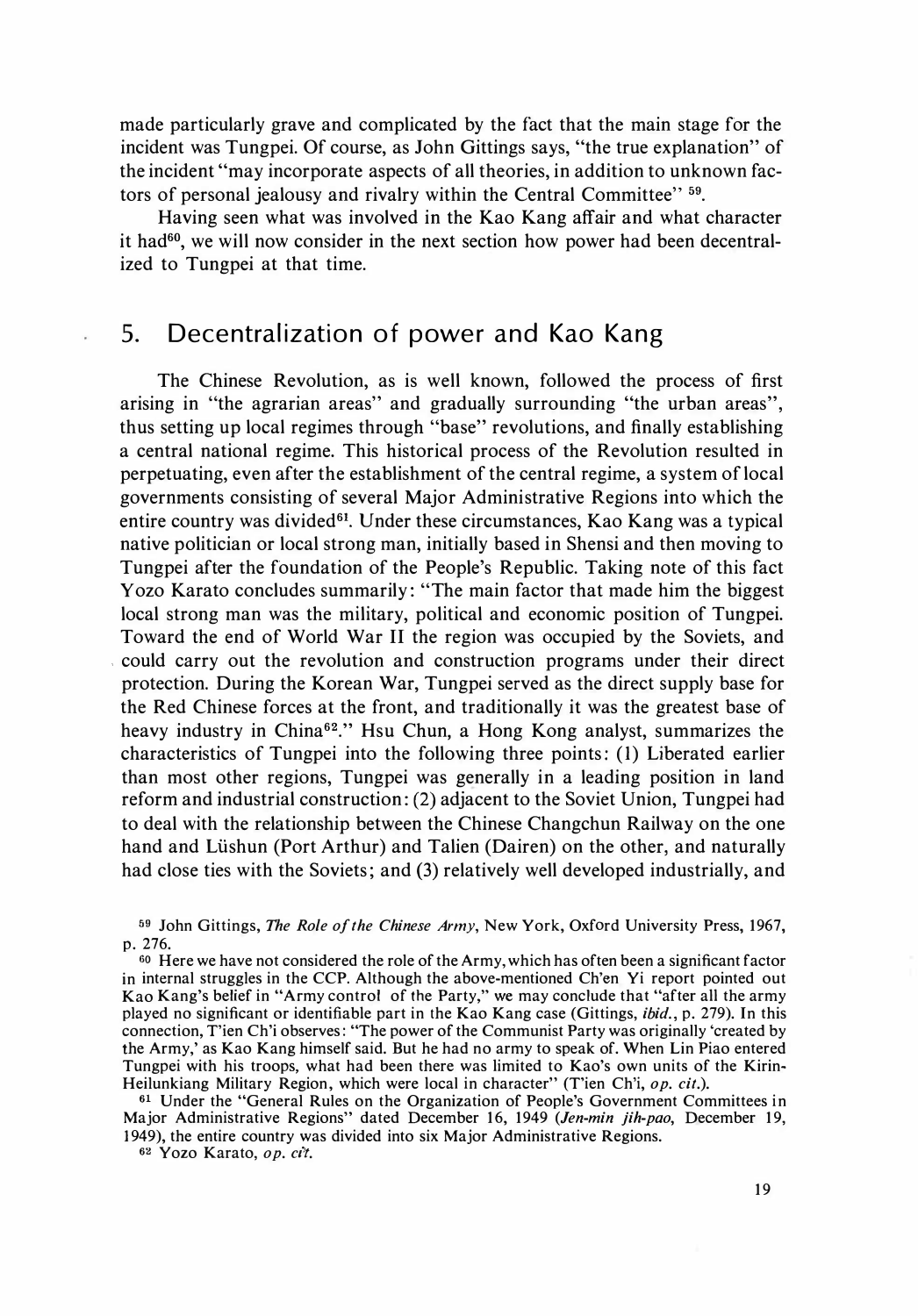easily constituting a single economic bloc, Tungpei did not particularly have to rely on the national Government, but was helping sustain the latter's economic strength63. For these and other reasons, Tungpei invariably held a unique position, and was treated differently from other regions; it appears, however, that "after Kao Kang took control of the Army and the Administration in Tungpei, it began to show clear signs of becoming an 'independent kingdom'64."

Under these circumstances, Kao Kang, according to an official charge, "had been carrying on conspiratorial activities  $\ldots$  since 1949<sup>65</sup>." But as early as March 1948, Kao Kang, who had already been the leader of Tungpei, addressed a meeting of Inner Mongolian leaders advocating a "Kao Kang brand of internationalism" and arguing that Inner Mongolia, together with Outer Mongolia, should look toward the Soviet Union too<sup>66</sup>. Moreover, in July 1949—immediately before the foundation of the People's Republic of China-Kao Kang, as "the representative of the Northeast People's Democratic Government in China", led an independent trade mission to Moscow, and signed a "Mutual Goods Exchange Agreement between Tungpei and the Soviet Union" (according to a NCNA's news report from Shenyang dated August 1, 1949<sup>67</sup>)—applicable exclusively to Tungpei—with Stalin over the head of the Party Headquarters in Peking<sup>68</sup>.

With this sort of uniqueness, Kao Kang, speaking at a meeting of Tungpei leaders on September 8, 1949, under the title, "To Whom Does Glory Belong?," stated: "The central mission of the entire Party organization and people of Tungpei is economic construction, and all other operations should serve to make a success of it"; and after advancing the provocative view that some leaders in the Party were merely clinging to their past glories, he stressed : "Building Tungpei into the nation's industrial base—that is our great, glorious mission<sup>69</sup>."

<sup>63</sup> Hsu Chun, "A Study of the Kao Kang Affair," in Various Views on the Kao-Jao Affair in Communist China, op. cit.

64 Chin Hsiung-pai, op. cit., p. 24.

<sup>65</sup> "Resolution on the Kao Kan-Jao Shu-shih Anti-Party Alliance," op. cit.

66 See Note 19.

67 From Hsu Chun, op. cit.

<sup>68</sup> This trade agreement was good for one year, and represented the Soviet Union's first overt offer of aid, which would include industrial equipment, motor vehicles, oil, cotton goods, paper, medical implements, drugs and other items to be supplied from the Soviet Union to the Northeast People's Government. However, this agreement was not officially published, and only a Tungpei jih-pao (Northeast Daily) editorial dealing with the subject was reprinted in the Jen-min Jihpao on August 9, 1949 (Tungpei jih-pao editorial, "Sincere Friendship for the Chinese People: Congratulations on the One-Year Trade Agreement between Tungpei and the Soviet Union"). In Russia, *Izvestia* reported the contents of the agreement on July 31 ("K Bonpocy o Торговле Маньчжурии с СССР", Известия 31, VII, 1947). As a result of a subsequent meeting between Mao and Stalin, however, a formal trade agreement was signed between China and Russia on April 19, 1950, and thereafter Stalin changed the old policy of aiding Tungpei separately; "the various items on the aid program previously agreed upon between Kao Kang and Stalin were incorporated in the total items of aid to Communist China" (China Section, Asia Bureau, Ministry of Foreign Affairs of Japan, Changing Sino-Soviet Relations, 1949-1958, August 1959).

69 Kao Kang, "To Whom Does Glory Belong?: A Speech at the Conference of Tungpei Leaders on September 8, 1949," in Hsüeh Hsi (Studies), Series I, Hong Kong Takung pao shê. According to Hsiang Te's memo mentioned previously, Ch'en Yi referred to this speech and bitterly criticized it (Hsiang Te, "The Truth about 'the Kao-Jao Anti-Party Alliance'," op. cit.).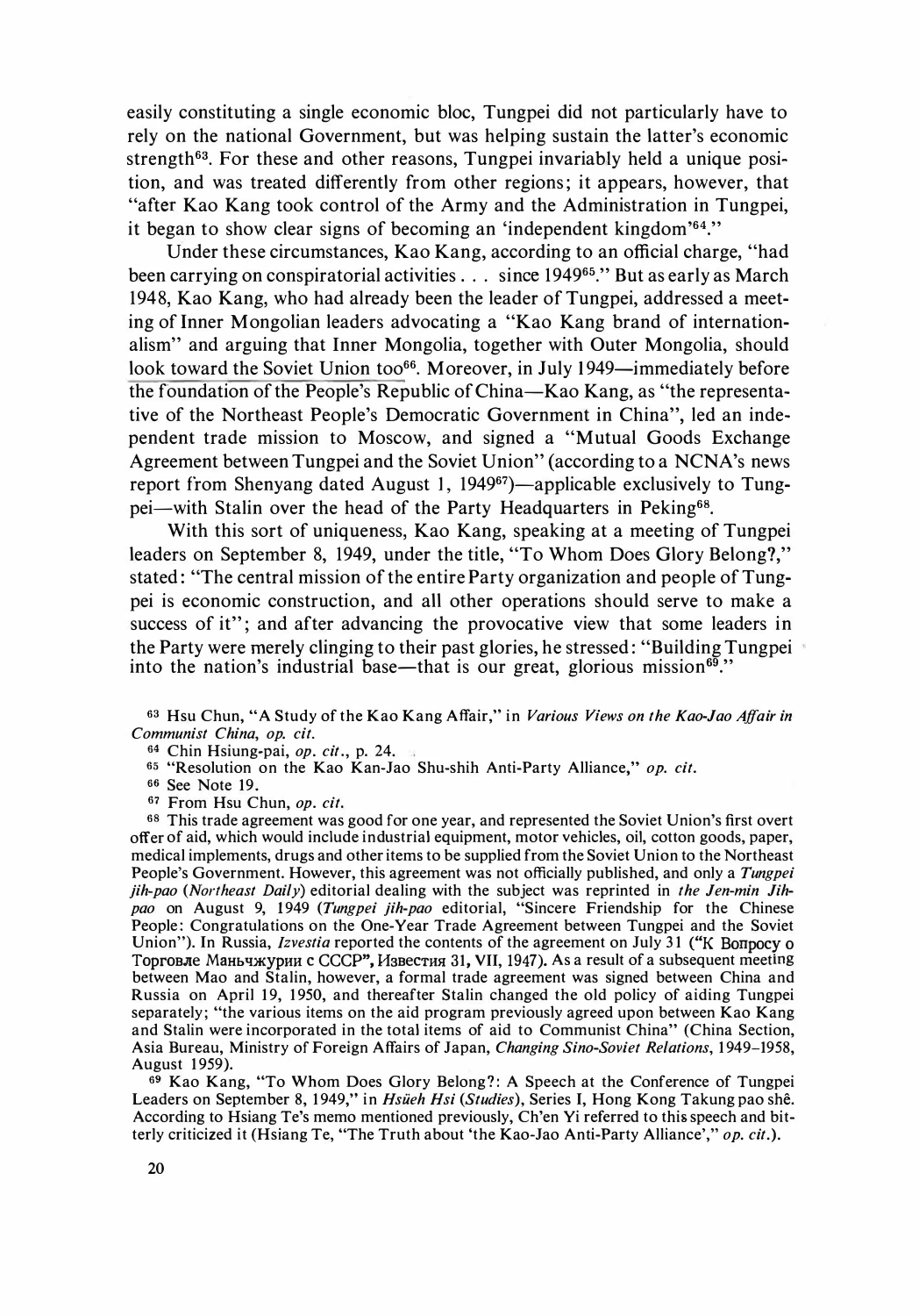Thus, there seems to have existed for some time a situation in which construetion went on steadily in Tungpei under the leadership of Kao Kang, who "invited" experts from the Soviet Union and sent students there by simply requesting ex post facto approval of the Central Government, or imported machinery and goods in considerable quantities from the Soviet Union and in return for them exported soy beans and other commodities from Tungpei under a trade agreement concluded by the Northeast People's Government direct with the Soviet Union without the slightest knowledge of the External Trade Department in Peking70." Tungpei was thus heading straight toward becoming an "independent kingdom" when in October 1949 the People's Republic of China came into being. After its foundation, Mao Tse-tung himself led a delegation to Moscow and, though after a wrangle with Stalin, succeeded in signing a Sino-Soviet Treaty of Friendship, Alliance and Mutual Assistance in February 1950. This was the first blow to Kao Kang. As is well known, the conclusion of this pact was followed by frequent statements emphasizing the monolithic unity of China and Russia; and in China a campaign was launched to eulogize the Soviet Union. Consequently, Stalin's support for Kao Kang had to "turn from overt to covert backing,'' and the situation was gradually turning unfavorable to Kao. Under these circumstances, the Korean War broke out in June 1950. This "Resist America, Aid Korea" military campaign was carried out with Tungpei as its operation base, so that Tungpei became the immediate rear for the fighting. This further accelerated Kao Kang's tendency toward independence, and he now began to take unified control of State enterprises too<sup>71</sup>. To deal with this situation, it is said, Mao Tse-tung was quick to take a number of steps in late 1950. First, he sent large forces loyal to him to Tungpei to "make it an 'Aid Korea' base on the one hand and lay pressure on Kao Kang's military strength on the other<sup>72</sup>."

Secondly, with respect to Party affairs, Mao operated through such men as Ch'en Yiin, a Politburo Member who had been responsible for organizational and financial affairs of the Party in Tungpei, Li Fu-ch'un, First Vice-Chairman of the Northeast People's Government, and Lin Feng, another Vice-Chairman, who was closely allied to Li Fu-ch'un, to shake up Kao Kang's extremely firm personal and organizational basis<sup>73</sup> and to alienate him from all three branches of State authority in Tungpei-Party, military, and administrative<sup>74</sup>.

<sup>7</sup>o Ch'en Yi report in Hsiang Te, ibid.

<sup>71</sup> "Comrade Kao Kang's Summary Report at an Urban Operations Conference of the Northeast Bureau," Tungpei jih-pao, June 25, 1951.

<sup>72</sup> T'1en Ch'i, op. cit.

<sup>73</sup> Kao Kang is said to have kept a "Big Four" group of closest aides including Chang Mingyuan in Tungpei to maintain a firm personal and organizational basis there (see Hsiang Te, "The Truth about 'the Kao-Jao Anti-Party Alliance'," *op. cit.*, and other literature). Referring to this matter, Cheng Chu-yuan observes: "When the Northeast People's Government was established in 1949, Kao Kang was Chairman and Li Fu-ch'un, Lin Feng and Kao Ch'ung-min were Vice-Chairman, while Chang Hsiu-shan, Chang Ming-yuan and Ch'en Po-ts'un weremerely Head and Deputy-Head of the Northeast People's Supervision Committee. After the Northeast People's Government Committee was reorganized into the Northeast Administrative Committee on January 23, 1951, Kao Kang took steps to have Chang Ming-yuan promoted to Vice-Chairman and Chief of the Secretariat of the Northeast Administrative Committee, and Chang at the same time became Third Secretary of the Northeast Bureau of the CCP, thus emerging as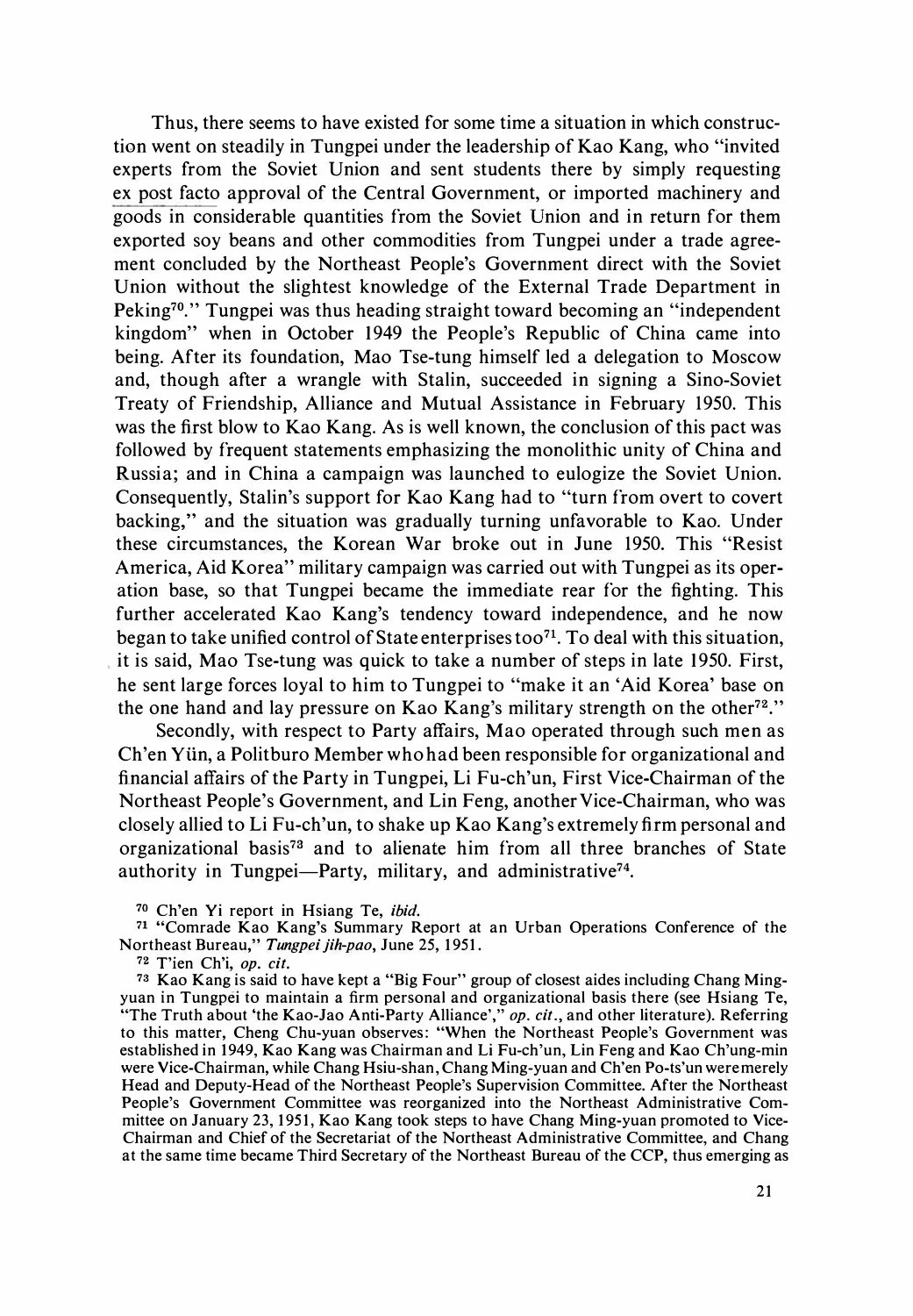Thirdly, to keep Kao Kang from spreading his influence over relations with North Korea, Mao Tse-tung used Lin Piao'S Fourth Field Army units and put pressure on Kao. In the latter half of 1 952, indeed, Ni Chih-Jiang, Chinese Ambassador in North Korea, who as Commander of the Kirin Army had been closely allied to Kao, suddenly disappeared75.

In 1952, Mao abolished the "Tungpei bi," which was different from the national currency used in mainland China, and replaced it with the standard "Jen-min bi"; in August, under the slogan of Unify the Local Administration, he abolished the "Northeast People's Government", and in November also abolished the Six Major Administrative Regions<sup>76</sup>—this action was apparently aimed mainly at Kao Kang'S Tungpei. The "independent kingdom" of Tungpei thus faced a crisis, and at the Nineteenth Session of the Central People's Government Council Committee at which the Six Major Administrative Region was abolished, Kao Kang was appointed Chairman of the State Planning Commission of the Central People's Government Council. As Hsu Kuan-san points out, it is evident that this action was "aimed at separating Kao Kang from his 'mdependent kingdom' 77 "; and following his appointment to this post in Peking, the situation moved into a new phase. The stage thus shifted from Shenyang to Peking78.

### 6. Tungpei for the Soviet Union

As we have seen in the last section, Tungpei meant to Kao Kang the basis for his political growth—his vital asset. Naturally, his enthusiasm for turning the region into the nation'S industrial base and economic construction center was extraordinary79, and this idea was often expressed by him and his follewers in the form of the assertion that Tungpei should be the priority base for the construction of heavy industry with Soviet assistance under the First FiveYear-Plan.

one of the top men in Tungpei. Also, Chao Te-tsun was promoted to Director of Agrarian Operations in the Northeast Bureau of the CCP and Chairman of the People's Government of Heilungkiang; Ch'en Po-ts'un, to Director of Personnel Affairs of the Northeast Administrative Committee; and Kuo Feng, to Secretary of the Party Committee in Liaoning Province. As a result, actual Party and administrative powers in entire Tungpei fell in the hands of the Kao Kang group. One can see clearly that Kao Kang intended to use Tungpei as a base for winning the position of the No. 2 leader in the Party" (Cheng Chu-yuan, The Situation in Mainland China and the Future of the Chinese Communists, Hong Kong, Freedom Press, 1959).

<sup>74</sup> T'ien Ch'i, op. cit.

<sup>75</sup> Ibid.

<sup>76</sup> "National People's Government Decides on Changes in Structure and Mission of People's Governments (Military Government Committees) in Major Administrative Regions" dated November 15, 1952 (Jen-min jih-pao, November 17, 1952).

<sup>77</sup> Hsu Kuan-san, op. cit., Last Part.

<sup>78</sup> Referring to Kao Kang's shift to Peking, one noteworthy view is the following : -"Kao Kang would not move to his new post in Peking. However, with the death of Stalin, in 1953... Kao Kang lost his main backer, and finally agreed to go to Peking to become Chairman of the State Planning Commission" (Chin Hsiung-pai, *op. cit.*, p. 24).

<sup>79</sup> This is well reflected in the above-mentioned speech titled "To Whom Does Glory Belong?" made by Kao Kang at a meeting of Tungpei leaders on September 8, 1949 (Hsüeh Hsi, op. cit.).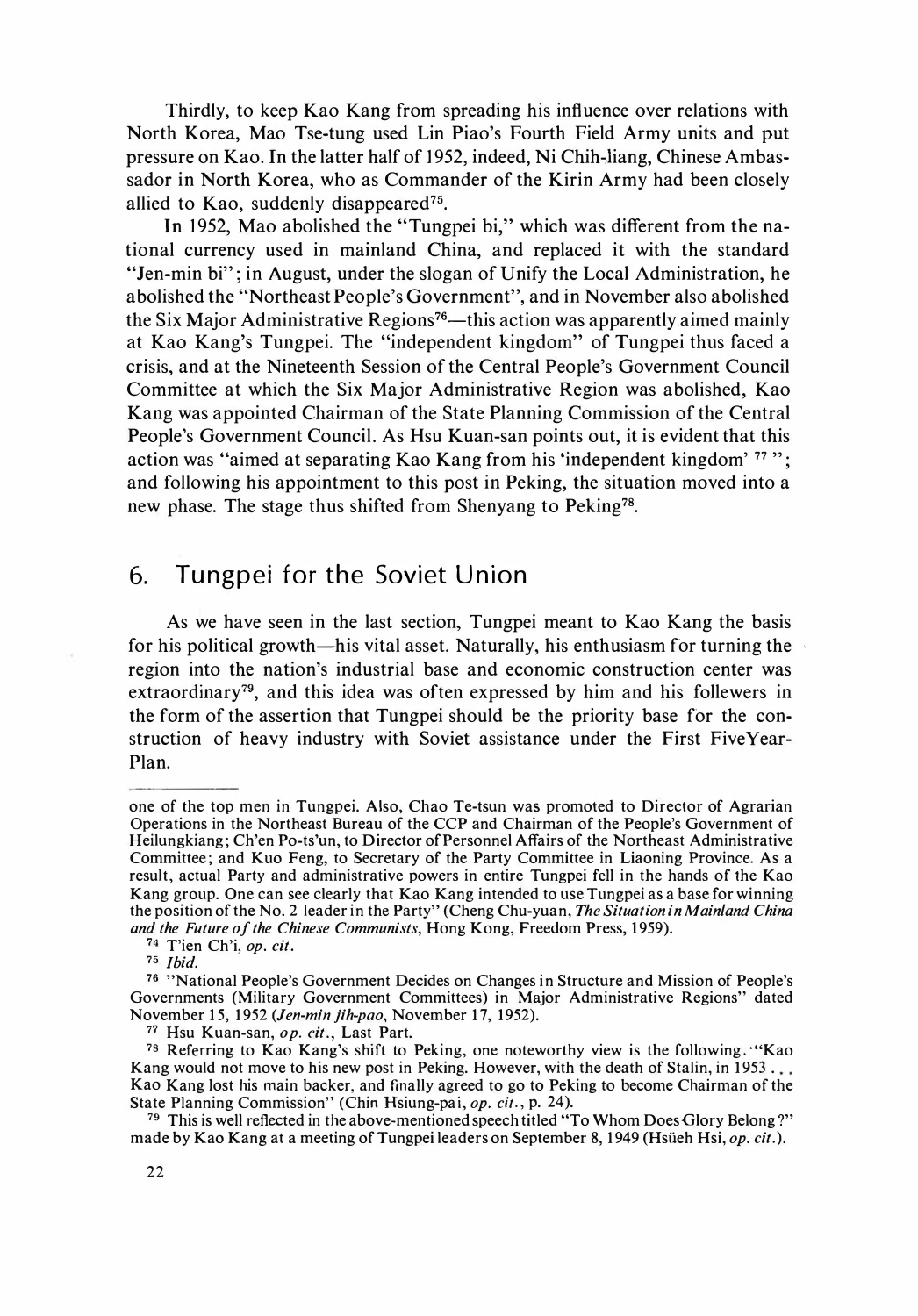Meanwhile, this unique position ofTungpei made Kao Kang's political status very great. Now he had control of all Party, administrative, military and civilian powers in Tungpei, and "when the slogan, 'Long Live Kao Kang!' appeared at a mass rally in Shenyang, it no longer sounded strange<sup>80</sup>." This prominent status of Kao Kang was not a small threat to the Maoist Party leadership because Kao was operating in Tungpei, the nation's base for construction, and also because Kao's presence in the process of making Tungpei a special region was apparently favored by Stalin.

It may be said that Stalin used three strategic approaches in dealing with neighboring areas and expanding there : (1) military occupation, (2) utilizing the existing regime and gradually usurping its authority, and (3) utilizing a civil war or a local war and backing the local Communist party<sup>81</sup>. In helping a local Communist party, however, he did not like the influence of the native Communists to increase, but often preferred to send in "Moskoviches'' (Moscow-trained pro-Soviet leaders). According to some sources, "Stalin seems to have taken a similar policy for Tungpei in China, where Li Li-san and Chou Pao-chung were the key Moskoviches sent in <sup>82</sup>." The former, famous for his "Li Li-san policy line," suddenly appeared in Harbin in early 1946 after spending fifteen years in Moscow, presumably—according to one speculation—with a view to "setting up a Communist regime in northern Manchuria.<sup>83</sup>" Chou Pao-chung, who had been known as the leader of the anti-Japanese guerrillas in Tungpei, had fled to Siberia, but returned as soon as Tungpei was liberated by the Soviets, and became Chairman of the People's Government of Kirin. It should be noted that Kao Kang's political uprise took place through the presence of these Moskoviches.

Referring to Tungpei, Stalin himself is said to have remarked : "I did not agree to let the Chinese Communist forces enter Tungpei<sup>84</sup>." In signing a friendship and alliance treaty with Chiang Kai-shek in 1945, the Soviet Union took advantage of the latter's "weaknesses" and recovered the old Tsarist Russian interests of the Chinese Changchun Railway, Liishunk'ou (Port Arthur), and Port Dairen. The policy of the Soviets for Tungpei following Japan's surrender mainly had the following aims: (1) military occupation of the territories which Stalin got assigned to the Soviet Union at the Potsdam and Yalta Conferences; (2) seizure and transfer to the Soviet Union of as much of Manchuria'S industrial equipment and machinery as possible ; and (3) removing to the Soviet Union all available Japanese prisoners of war as a cheap labor force<sup>85</sup>.

In this connection, Chung Tao, a Taiwan analyst, says: "In 1946, while the Chinese Government was negotiating with the Soviets in Moscow, earnestly

80 Yu I-lo, "A Tungpei Man's View of Kao Kang," The Ming pao Monthly, February 1966.

81 For details of this Soviet policy, see J. M. MacKintosh, Strategy and Tactics of Soviet Foreign Policy, London, Oxford University Press, 1962, pp. 33-41.

82 Sino-Soviet Relations around the Establishment of the People's Republic of China: The Sino-Soviet Alliance and Its Behavior, mimeographed edition, Tokyo, June 1970, p. 27.

83 *Ibid.*, pp. 27-28.

84 Chiang Chung-cheng, Soviet Russia's Presence in China: A Summary of the Thirty-Year History of the Chinese and Russian Communists, Taipei, Chung-Yan Wen-wu Kung-ying shê, 1956, p. 154.

85 MacKintosh, op. cit., pp. 35-36.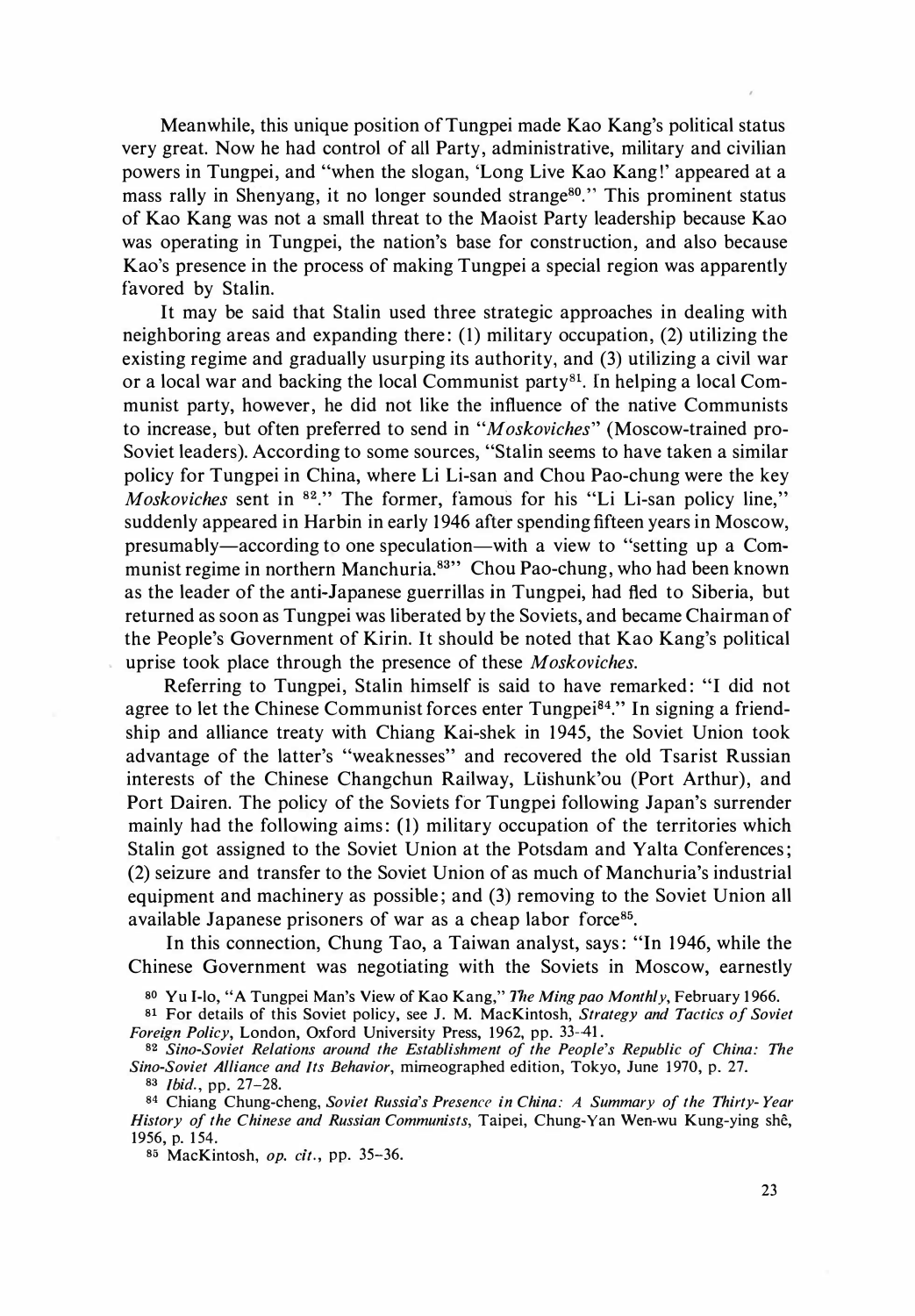reasoning and appealing to protect its sovereignty in Tungpei, the Soviet forces started robber-like looting in Tungpei, and took away various industrial equipment, large machinery and power plants from the region over which China had absolute sovereignty<sup>86</sup>." As is well known, numerous Japanese witnessed such behavior on the part of the Soviets in Manchuria following Japan's defeat. Chung Tao further points out: "The removed industrial equipment and machinery were worth more than US\$858 million, according to a U.S. 'reparations committee' that arrived in Manchuria in June 1946 [the U.S. economic investigation team headed by Edwin W. Pauley—quoter's note], and the loss including wear and replacement costs reached US\$2 billion<sup>87</sup>." In contrast to this view, a recent Soviet paper says : "Indeed, part of the equipment at some old Japanese munition factories was removed by the Soviet Army authorities because, under the circumstances of U.S. military intervention in the Chinese civil war, there was a possibility of these factories being used for war purposes against the people's democratic forces in China. The value of the removed equipment was nothing much<sup>88</sup>." This must be called a strained argument.

In any case the Soviet Union, while negotiating with the Chiang Kai-shek regime under the 1945 Sino・Soviet Treaty of Friendship and Alliance, helped the Chinese Communists enter Manchuria, which was then under Soviet occupation, and let them occupy such cities in northern Manchuria as Harbin, Tsitsihar, Kirin, and even Changchun eventually. Of course, it cannot be said that such operations were carried out through close cooperation between the Communist Parties of China and Russia. Referring to the situation then prevailing, Jack Belden writes: "Strangely enough, the Russians at this time helped Chiang Kaishek and not the Chinese Communists. For a while the volunteers and General Lin Piao's bands were taking over the countryside, the Russian Red Army installed Chiang's officials in all Manchurian cities and protected them for many months<sup>89</sup>." Therefore, it was extremely important for Mao Tse-tung to consolidate Tungpei. His anxiety for the construction of the Tungpei base is clearly reflected in his December 1945 speech titled, "Build Stable Base Area in the Northeast<sup>90</sup>." It is after these developments that construction of Tungpei began in 1948 under Kao Kang's leadership. But in October 1949 the People's Republic of China came into being, and Mao Tse-tung went to Moscow for talks with Stalin, resulting in the conclusion of a new Sino-Soviet Treaty of Friendship and Alliance and a number of agreements between the two countries, which put considerable restrictions on the Soviet interests in Tungpei. One of the Sino・ Soviet agreements says : "The Government of the Soviet Union and the Govern-

<sup>&</sup>lt;sup>86</sup> Chung Tao, "The Struggle of the Chinese and Soviet Communist Parties and the Struggle between the Chinese and Soviet States and Peoples" (Japanese translation, "Chuso Ryo Kyosanto no Toso to Chuso Ryogoku, Ryominzoku Kan no Toso"), Mondai to Kenkyu, New Year issue, 1974.

<sup>87</sup> Ibid.

ss O. B. Borisov, op. cit.

<sup>89</sup> Jack Belden, China Shakes the World, New York, Harpers & Bros., 1949, p. 374.

<sup>90 &</sup>quot;Build Stable Base Area in the Northeast" (December 28, 1945), in Selected Works of Mao Tse-tung, Vol. IV, Peking, Jen-min Chu-pan shê, 1960.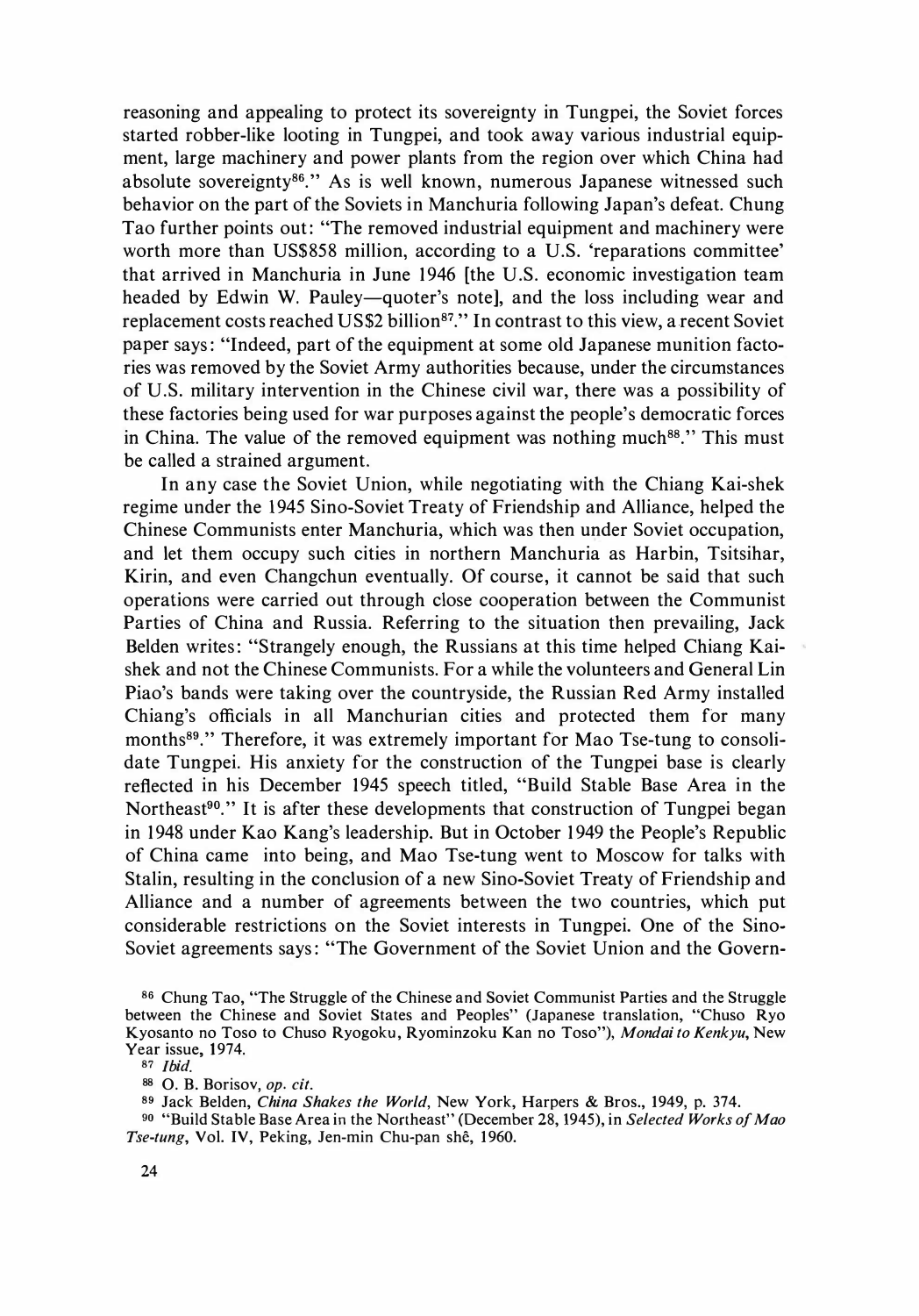ment of China affirm that a basic change has occurred in the situation of the Far East since 1945 . The Government of the Soviet Union and the Government of China have recognized that this new situation offers the possibility of new settlements on the questions of the Chinese Changchun Railway, Lüshunk'ou, and Port Dairen<sup>91</sup>."

The Sino・Soviet conference on the occasion of Mao's visit to Moscow in early 1 950 was a historic summit meeting needed by both countries, and served to fill a long-standing communication gap between Stalin and Mao. There is no denying, however, that as T'ien Ch'i points out<sup>92</sup>, Mao also had the important objective of discussing with Stalin the problem of Kao Kang's attempt to turn Tungpei into a special region. As we have already considered in detail elsewhere<sup>93</sup>, the Sino-Soviet talks between Stalin and Mao, while producing some useful results for China, left in Mao's heart a deep-rooted sense of mistrust in Stalin, and just because the outcome was not quite satisfactory, the presence of Kao Kang gradually became intolerable to Mao. From the current viewpoint of Moscow, which now regards Kao as an "internationalist," it does appear that "as China recovered from economic confusion and strengthened its international position with Soviet aid, Mao Tse-tung began to feel that large-scale cooperation with the Soviets was likely to allow the internationalist forces in China to grow rapidly and seize power in the Party and the administration from the Maoists $94$ ." Thus, Kao Kang had to be purged following the circumstantial change : Stalin's death.

## 7. Stalin and Kao Kang-by way of a conclusion

In the above analysis we have seen a rough outline of the Kao Kang affair and its international background, that is, its relationship to Stalin. Of course, connections between Stalin and Kao Kang have commonly been speculated upon in the past. As an example, we can mention a speculation by Klaus Mehnert, who is familiar with Sino-Soviet relations and has been to China for investigations. Referring to the relationship of the Kao Kang affair to Stalin, he writes in his book, Peking und Moskau:

I constantly asked people I talked to in Red China what they thought of the background to this case. No one seemed to know exactly, but nearly all of them expressed the belief that Kao Kang in his struggle for independence, had cooperated more closely with Stalin than was permissible for a provincial governor. Owing to a lack of concrete evidence, I myself prefer to refrain from passing judgment. However, it would not be surprising if Stalin, when he saw his Manchurian venture collapsing after Mao's victory throughout China, had encouraged the formation of a government more or less independent of Peking in order to make it a satellite of Moscow-like Outer Mongolia, which had once belonged to Manchu empire<sup>95</sup>.

95 Klaus Mehnert, Peking und Moskau, Stuttgart, Deutsche Verlags-Anstalt, 1962, S. 319-320.

<sup>91</sup> "Agreement on the Chinese Changchun Railway, Liishunk'ou, and Dairen" (February 14, 1950), Jen-min jih-pao, February 15, 1950.

<sup>92</sup> T'ien Ch'i, op. cit.

<sup>93</sup> See Mineo Nakajima's, Paper, op. cit.

<sup>94</sup> V. I. Grunin, "The Truth about the Kao Kang-Jao Sou-shek Affair", op. cit.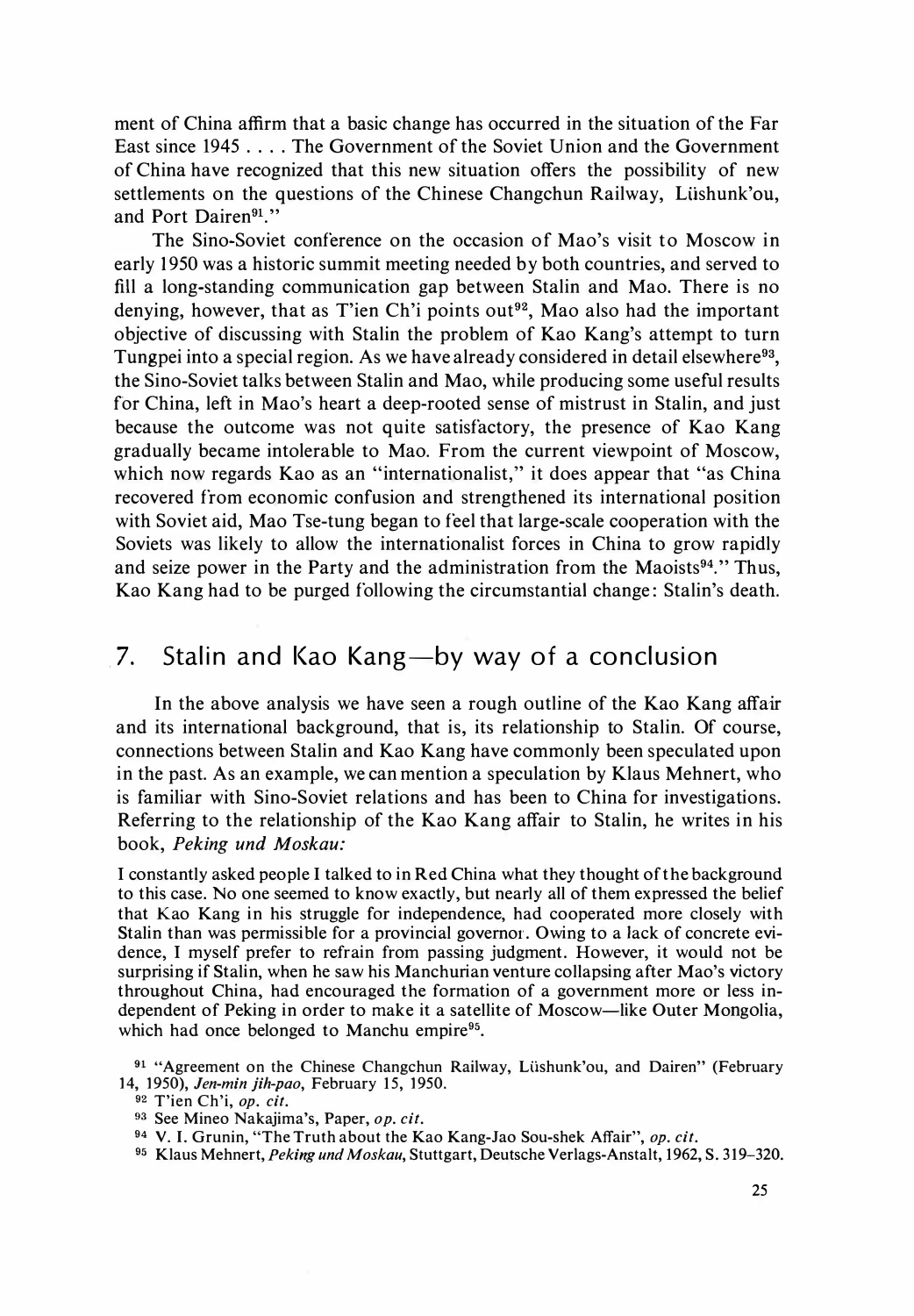From this circumspect statement, it may be surmised that even in China the relationship between the Kao Kang affair and Stalin had tacitly been made known to the public. Needless to say, this speculation made by Mehnert in the early sixties has since been corroborated by more circumstantial evidence and unpublished literature. Indeed, speculations on connections between the Kao Kang affair and Stalin date back fairly far, and statements suggestive of them have been contained even in official literature of the CCP. For example, "On the Historical Experience of the Dictatorship" of the Proletariat—the famous thesis published by the CCP in connection with the 1956 "criticism of Stalin"-says: "In 1953, the anti-party alliance of Kao Kang and Jao Shu-shih also appeared in our Party. This alliance represented reactionary forces at home and abroad, and was aimed at jeopardizing the cause of the Revolution<sup>96</sup> " (underscoring by quoter). This statement suggests that the Kao Kang affair was not just an internal problem but had international implications. However, in the context of this incident that occurred mainly in Tungpei, what does the term "abroad" mean ? When the thesis was published, the CCP was still calling Wang Ming a "Comrade", saying: "During the period of the anti-Japanese war, there also appeared in our Party the wrong policy of right-wing opportunism represented by Comrade Wang Ming97." But Wang, a consistently "pro-Soviet" leader, died in Moscow away from home in March 1974. When I stood where he was buried, reverently with a huge bust, in the cemetery of the Novodevich Monastery in Moscow, I could not help recognizing anew the complex interrelationship between the history of Sino-Soviet relations and the history of internal struggles in the CCP<sup>98</sup>. Had Kao Kang achieved his purpose in this affair, it would have produced much more serious consequences; indeed, it went very close to that historical possibility. The above-mentioned thesis, "On the Historical Experience of the Dictatorship of the Proletariat," says with reference to the Kao Kang affair : "Had the Central Committee of the Party not discovered it quickly enough and beaten the alliance without losing time, the Party and the cause of the Revolution would have sustained an immeasurable loss<sup>99</sup>." About the same time, Mao Tse-tung himself observed: "Otherwise, Kao Kang would have remained rampant for another year—an unimaginably dreadful situation<sup>100</sup>." The "immeasurable loss" and the "unimaginably dreadful situation" must have meant having Kao Kang in alliance with Stalin not only set up a "pro-Soviet regime" in Tungpei but also use it as a base for seizing power from the hands of the Party leadership in Peking. From the general pattern of Stalin's designs and behavior, it is easy to imagine that he supported Kao Kang in such a "conspiracy." That must have made it all the more urgent for Mao Tse-tung and the Party leadership in Peking to purge Kao. From

<sup>&</sup>lt;sup>96</sup> "On the Historical Experience of the Dictatorship of the Proletariat," Jen-min jih-pao, April 5, 1965.

<sup>97</sup> *Ibid.* 

<sup>98</sup> See Mineo Nakajima, "Moscow, Ulan Bator, Peking," Chuo Koron, March 1975.

<sup>99 &</sup>quot;On the Historical Experiences of the Dictatorship of the Proletariat," op. cit.

<sup>100 &</sup>quot;Speech at an Enlarged Conference of the Central Politburo," op. cit.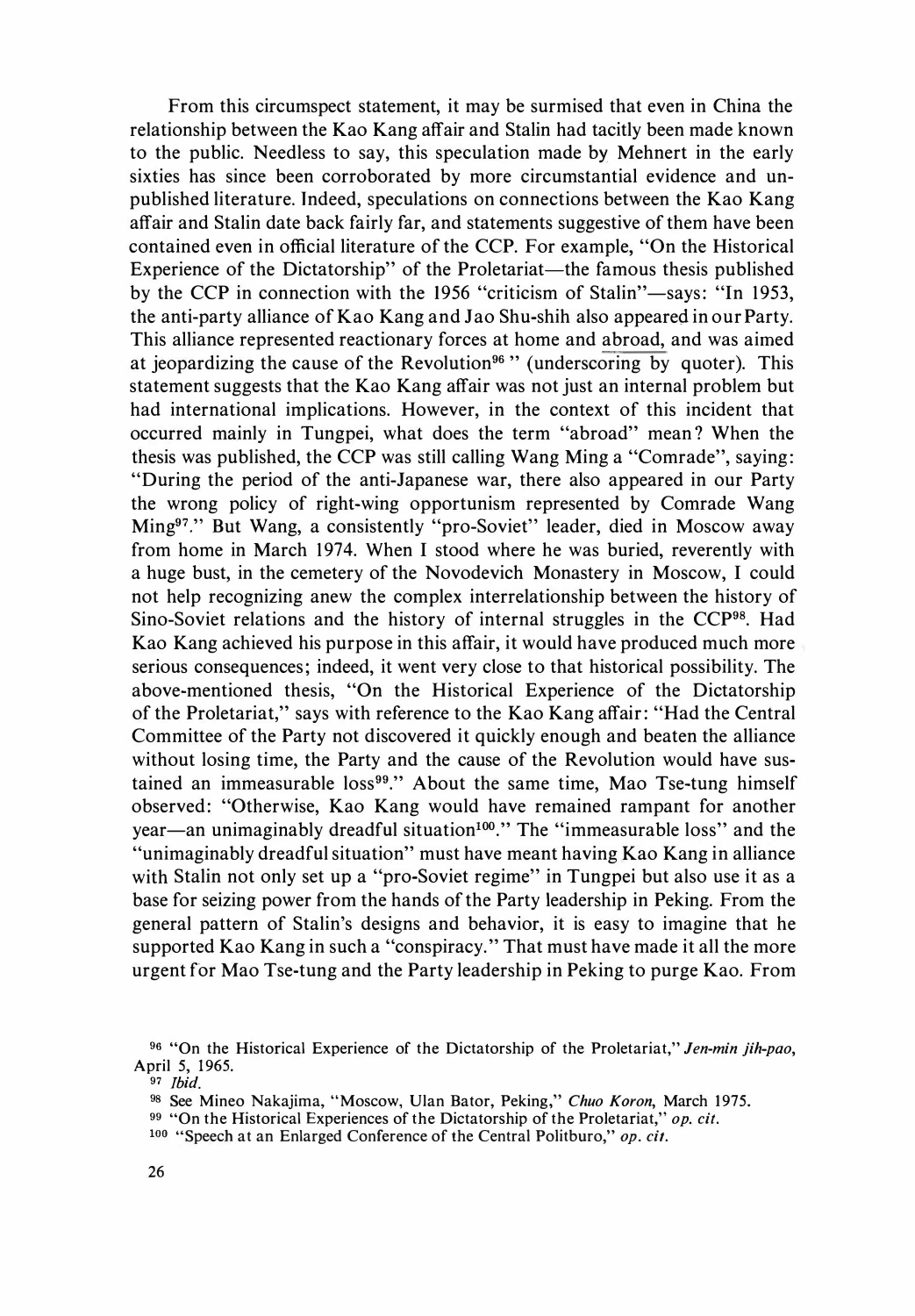the Soviet point of view, the same situation must have appeared to be one in which increased cooperative relations with the Soviet Union had strengthened the economic and international status of China, allowing the Chinese "internationalists"—that is, "pro-Soviets"—to grow rapidly and causing Mao Tse-tung to fear that they might take power away from him<sup>101</sup>.

Indeed, the Soviets have recently made the following decisive confession in this respect: "What had important significance in the establishment of political goals and the execution of social and economic measures by the Chinese Communist Party in 1945-1949 were the direct contacts between it and the Communist Party of the Soviet Union effected initially in Yenan and later in Manchuria and Moscow. For this purpose, the Central Committee of Communist Party of the Soviet Union invited several important members of the Chinese Communist Party to Moscow. On all matters of principle, letters were exchanged and personal contacts made to maintain regular exchanges of opinion between the Central Committee of the Communist Party of the Soviet Union and that of the Chinese Communist Party<sup>102</sup> " (underscoring by original author; double underscoring by quoter).

Now, it is said that the above-mentioned disappearance of Wang Ming and other "pro・Soviet" leaders occurred after the Kao Kang purge. Speculating on this matter, T'ien Ch'i writes: "Simultaneously with the downfall of Kao Kang and Jao Shu-shih, Ch'en Shao-yü [Wang Ming's real name—quoter's note] and Li Li-san ceased to be heard of. This no doubt had something to do with the fate of Kao and Jao<sup>103</sup>."

Also, according to the official view of Peking, as we have seen already, the Kao Kang affair involved P'eng Te-huai, who later clashed with the Maoists over the "Three Red Banners" policy and the Sino・Soviet dispute following the "criticism of Stalin", and was eventually purged as a "revisionist" and "Khrushchevist". But the very fact that the Kao Kang a町air has been discussed in the same breath with Peng's purge suggests a relationship between the former and the Soviet Union. It is interesting to note in this connection that Khrushchev is said to have told a meeting in Bucharest in June 1960: "Kao Kang was found guilty simply because he had opposed the wrong policy of the Chinese Communist Party toward the Soviet Union<sup>104</sup>."

As the above analysis indicates, the Kao Kang affair had very serious and grave international implications, and in this light further consideration must be given to its possible connection with the purge of "the pro-Soviets" in the Korean Labor Party. As some outside observers have already established, this party in Korea purged Pak Hŏn-yŏng, known as the leader of the Labor Party in the South and as a native Communist, and Ho Kai-i, a "pro-Soviet" and "Mosko-

<sup>&</sup>lt;sup>101</sup> See V. I. Grunin, "The Truth about the Kao Kang-Jao Shu-shih Affair," op. cit.

<sup>102</sup> O. B. Borisov, op. cit.

 $103$  T'ien Ch'i, op. cit.

<sup>104</sup> David A. Charles, "The Dismissal of Marshal P'eng Te-huai," The China Quarterly, Oct.-Dec. 1961.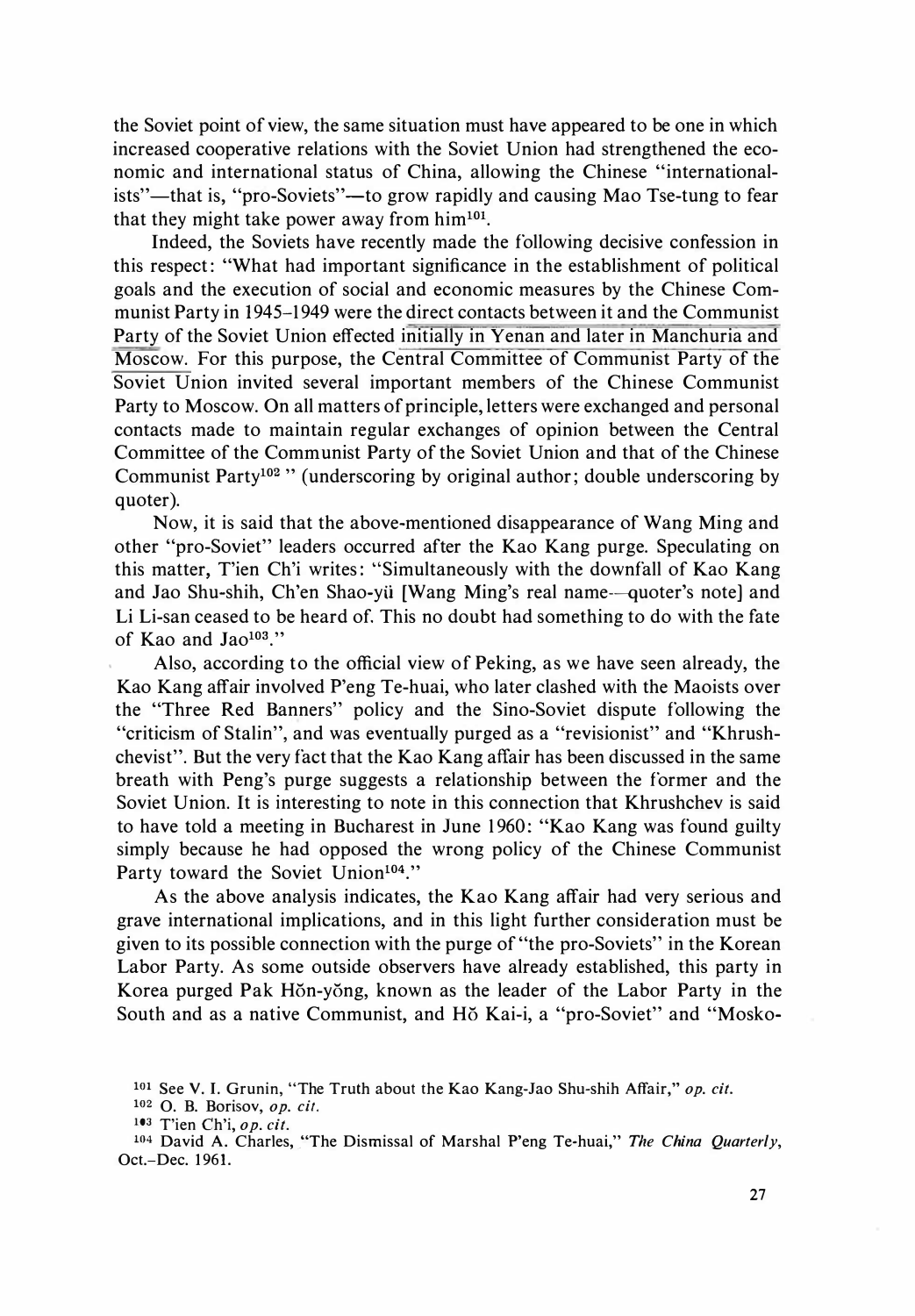vich"<sup>105</sup>. As we have seen already<sup>106</sup>, the Korean War, which broke out partly in connection with Stalin's strategy in Asia, came to an end at long last in June  $1953$ —only after his death in March that year: and we cannot ignore the apparent connection between these two post-Stalin developments : the purge of Ho and Pak in Korea and the subsequent Kao Kang affair in China. T'ien Ch'i, after pointing out connections between the purge of Pak, Li Syng Yop, and Ho on the one hand and Stalin's death and the Kao Kang affair on the other, argues that the affair also involved such "pro-Soviet" leaders as Chen Shao・yii (Wang Ming), Li Li-san and Ni Chih-liang, and surmises that their names were not mentioned in connection with the affair for fear of a serious impact on international relations-that is, "to avoid, firstly, provocation to the Soviet Union and, secondly, exposure of various rivalries between Peking and Moscow<sup>107</sup>." This was only natural under the cold-war situation in Asia and in the general world environment at that time when monolithic unity between China and Russia and consolidation of the socialist bloc were loudly called for.

In the light of these circumstances as well as Stalin's then absolute authority and the relative power positions of China and Russia, we can easily see why Peking had to put off Kao Kang's purge until Stalin's death. Probably considering Kao's intimacy with Stalin, Mao, at the news that Stalin was in critical condition, took Kao with him and called at the Soviet Embassy in Peking by way of making an inquiry ; and on the list of leaders attending a memorial meeting for the late Stalin in Peking, Kao's name was in the third place—above that of Liu Shao $ch$ 'i $^{108}$ 

But the mighty Kao Kang had to be warned by Mao on December 24, 1953the day on which Beria was officially found guilty by the Supreme Court in Moscow—at a meeting of the Central Politburo, where, as previously noted, Mao "proposed" a "Resolution on the Strengthening of Party Unity", thus taking the first step toward Kao's purge.

Now, how serious was Stalin, who was apparently intimate with Kao Kang, in backing him up ?

Mao Tse-tung spoke only once about Kao's personal relationship with the Soviet ruler, saying: "Stalin was very fond of Kao Kang and made him a special present of a motor car<sup>109</sup>." But when Stalin received Mao—the victorious leader of the Chinese Revolution-in Moscow, the Soviet Premier's mind apparently wavered somewhat. A Chinese then present in Tungpei, writing about Kao's reputation there, surmises an opportunistic attitude held by Stalin in case things did not go well, and observes: "Had Stalin been more resolute, Kao Kang would have become 'the King of Tungpei' long  $ago^{110}$ ." Such an attitude on the part of

106 Mineo Nakajima, "The Korean War and China," op. cit.

107 T'ien Ch'i, op. cit.

108 See Hsu Kuan-san, op. cit., First Part.

110 Yu I-lo, op. cit.

<sup>105</sup> For details of this purge in North Korea, see, for immediate reference, Robert A. Scalapino and Chong-Sik Lee, Communism in Korea, Berkeley, University of California Press, 1972, p. 404, p. 509.

<sup>109</sup> "Talks at the Chengtu Conference," op. cit.